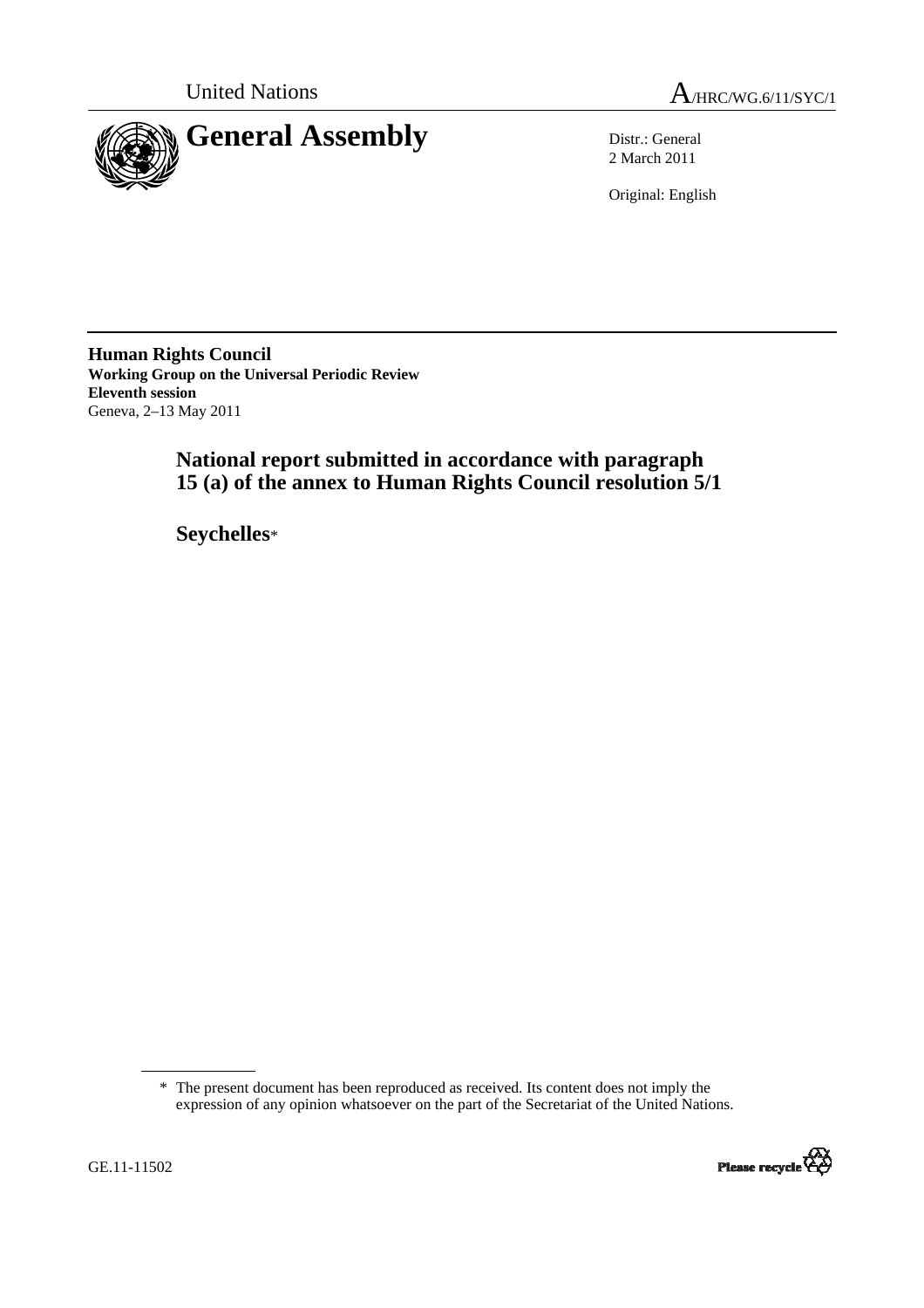# **I. Methodology and consultation process**

1. The preparation of the Seychelles National Report has been guided by the "Institutional-Building Package" and the "General Guidelines for the presentation of Information under the Universal Period Review" as provided under resolution 5/1 of 18 June 2007 and decision 6/102 of 27 September 2007 respectively, of the Human Rights Council.

2. As part of the preparation process, the Government of Seychelles organized a workshop on the "Implementation of Human Rights in Seychelles" with the financial support of UNDP. The objectives of this workshop were to raise awareness on the important objectives and principles of the Universal Periodic Review process and to conduct an open discussion on human rights with a wide range of stakeholders. In his opening speech, the Minister of Foreign Affairs stated "Today's workshop is a clear indication that we are not prepared to rest on our laurels. We want to continue to improve. And for us to improve, we must go out to partners and ask them for their points of view." The following agencies and bodies were invited to express their opinions on progress achieved and challenges encountered with respect to the implementation of human rights in our young democracy: the national human right commission, the Attorney General's office, representatives of the civil society, of the judiciary, of enforcement agencies and of several ministries and public departments. Two working groups were formed during the workshop: one political and civil rights chaired by the Attorney General and one on social, economic and cultural rights chaired by the Director of an NGO. Careful consideration has been given to the respective reports of the working groups in preparing the Seychelles National Report.

# **II. Background information and the normative and institutional framework guiding the promotion and protection of human rights**

# **A. Country information**

3. Located in the Indian Ocean at around 700 nautical miles from the coast of Somalia, the Republic of Seychelles is an archipelago composed of 115 granitic and coralline islands stretched over an Exclusive Economic Zone (EEZ) of 1.3 million km2. With a population of 88,310 and a land mass area of 455.3 km2, Seychelles features amongst the smallest nations in the world and is the smallest State in Africa.

4. Seychelles has three official languages, Creole, English and French. Creole has been integrated into primary education since 1982.

5. The country is composed of 25 districts: 22 are located on the main island of Mahe (86.4% of the population), 2 on the island of Praslin (9.5% of the population) and on the inner island of La Digue (2.9% of the population).

6. Seychelles gained independence from the United Kingdom in 1976. The coup d'état of June 1977 led to a revolutionary change of government and to the institutionalization, in 1979, of a one-party socialist system. In 1991, the re-introduction of a pluralist political system was announced by the ruling party and the return to multi-party democracy established under the 1993 Constitution which was drafted in 1992 by the elected Constitutional Commission and approved by referendum at 73.9% of the electorate. The Preamble of the Constitution presents the aspiration of the people of Seychelles to notably *"develop a democratic system which will ensure the creation of an adequate and progressive social order guaranteeing food, clothing, shelter, education, health and*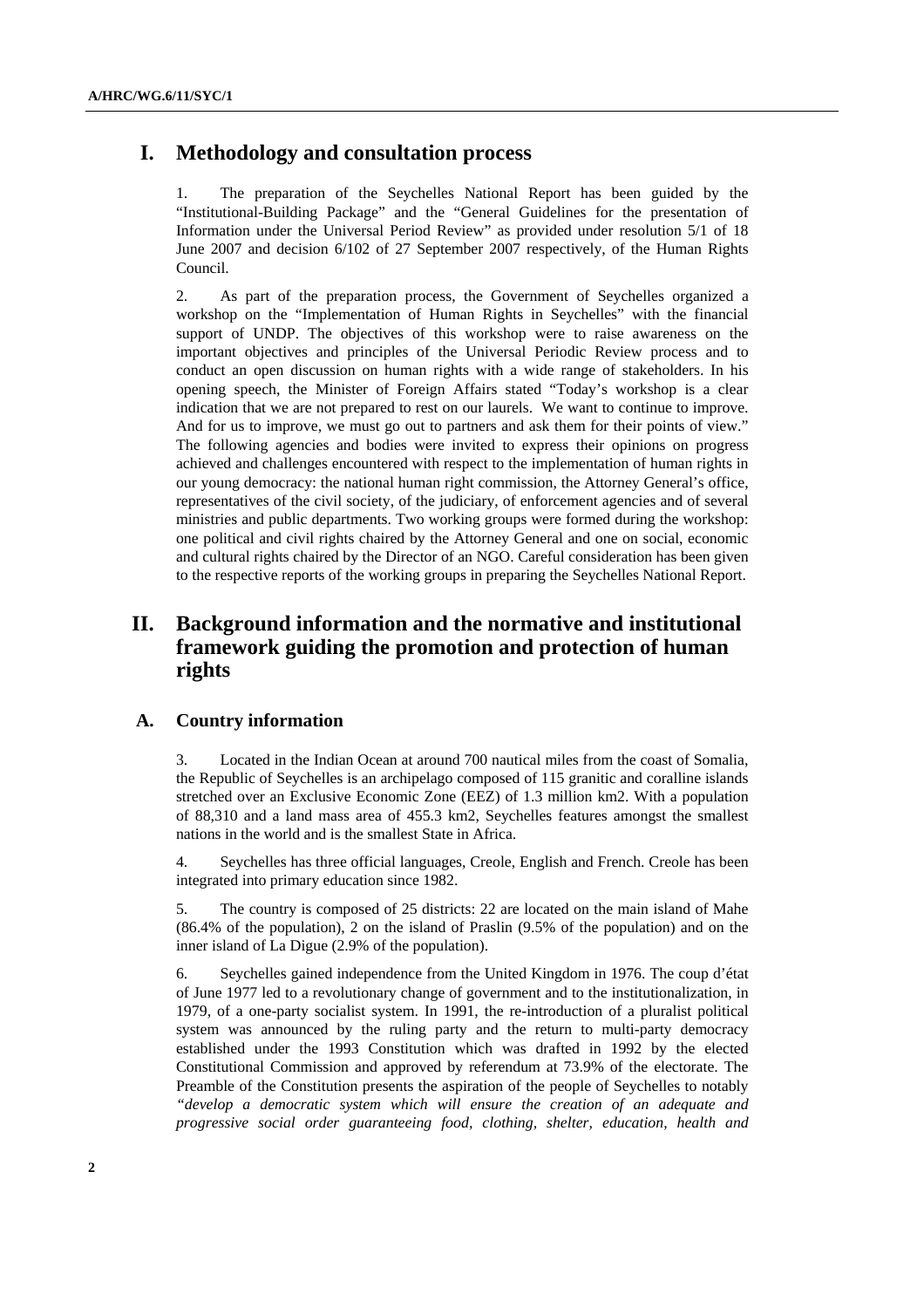*steadily rising standard of living for all Seychellois"*. The first presidential and legislative elections under the new Constitution took place in 1993.

7. In declaring Seychelles a "sovereign and democratic Republic", the 1993 Constitution describes democracy as «a pluralistic society in which there is tolerance, proper regard for the fundamental human rights and freedoms and the rule of law and where there is a balance of power among the Executive, Legislature and Judiciary».

8. Free and fair presidential and parliamentary elections are held every five years, not necessarily concomitantly, under the supervision of the Electoral Commissioner. The President is elected by direct universal adult suffrage for five years and is restricted to three terms of office of five years each. The National Assembly is currently composed of 34 Members, 25 of which have been elected under a direct universal adult franchise first-pastpost constituency election and 7 by proportional representation. The President of the Republic of Seychelles is Head of State, Head of Government and Commander-in-Chief of the Defense Forces of Seychelles.

9. As a result of over three decades of commitment to and engagement in a peoplecentered approach to development, Seychelles has achieved most of the MDGs. According to the UNDP 2009 Human Development Report, Seychelles was ranked  $57<sup>th</sup>$  out of 182 countries in terms of its human development index. The ratio of both universal access to education and school enrolment for boys and girls for primary education approach 100%. Adult literacy rate is 96%. The immunization coverage of children aged 12 to 23 months is 100%.

10. Social indicators in Seychelles are amongst the highest in the region and often comparable to those of OECD countries. However, in the face of external forces, notably those associated with globalization, climate change and piracy, not withstanding the Seychelles' ongoing macroeconomic reform programme, the major challenge for our vulnerable economy lies in the sustainment of social achievements.

11. As enshrined in the Constitution under the Seychellois Charter of Fundamental Rights and Freedoms, free compulsory education for a minimum of ten years and free primary health care in State Institutions are provided to all citizens by the Government.

12. Whereas social cohesion, religious and racial harmony are the living foundations of our diverse, peaceful and stable society, the principles of equal opportunity and social justice for all are at the heart of Government's work.

13. The Government of Seychelles considers that equal emphasis should be placed on political, civil, social, economic and cultural rights which are universal, indivisible, interdependent and inter-related.

14. Good governance is the heart of the Seychelles Strategy 2017 and Seychelles is often cited as a regional leader in a number of governance-related fields. In recognizing that human rights, governance and development are closely inter-related and mutually reenforcing, the Government of Seychelles upholds the values and principles of human rights and rule of law as the basic foundations of a people-centered approach to sustainable development.

15. The tourism and fisheries sectors remain the pillars of the Seychelles' economy and together absorb about 40% of the total workforce, generate over 90% of the Seychelles foreign exchange earnings. With a GDP per capita of 10,486 USD in 2010, Seychelles classified as an upper-middle income country by World Bank standards. The conventional \$1 and \$2 international poverty lines used to measure absolute poverty do not apply to Seychelles where absolute poverty, under the conventional definition of the term, does not appear to prevail. Pockets of relative poverty are however found in certain groups of the population and this challenge is receiving the upmost attention of the Government.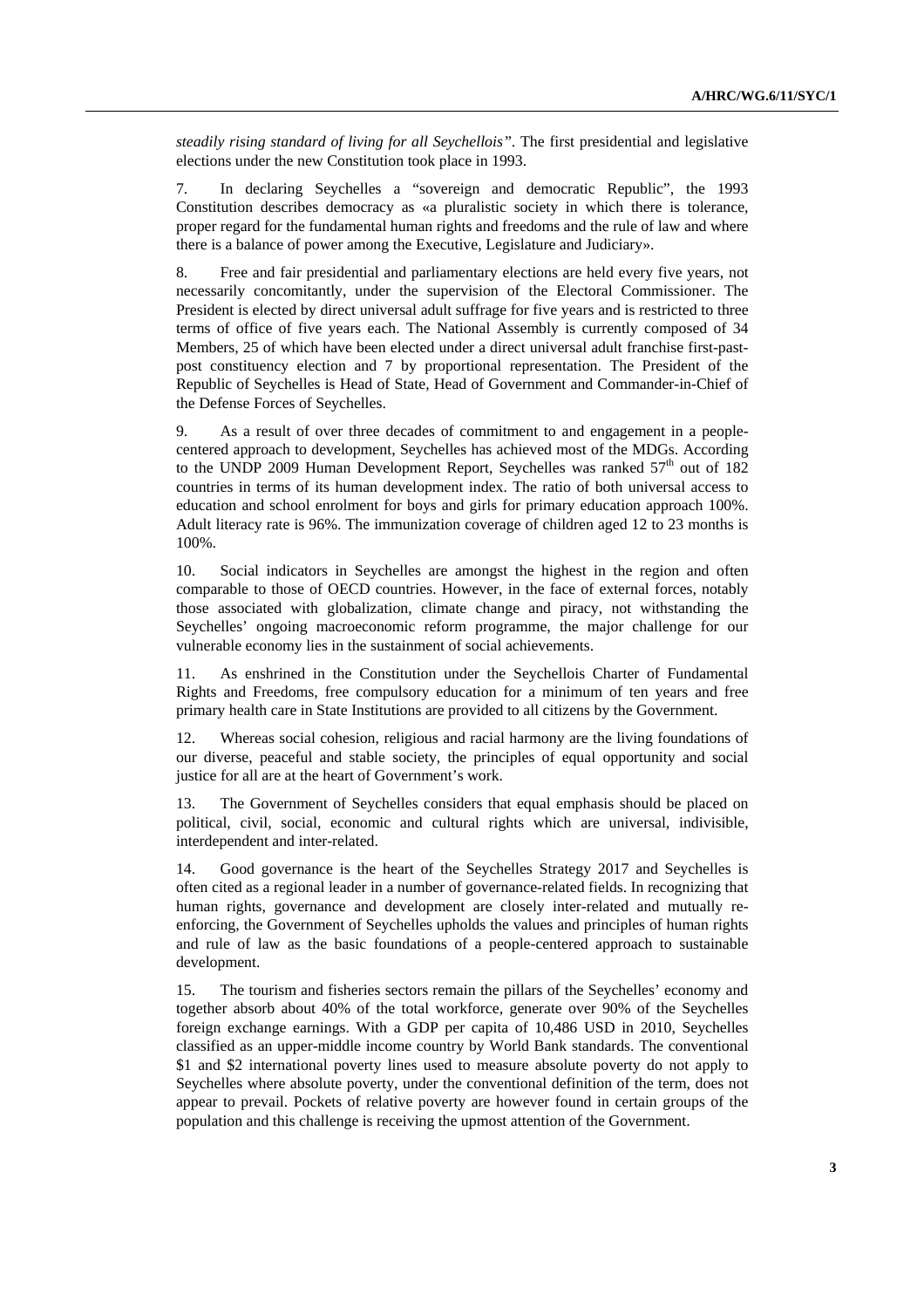16. Poverty is indeed as one of the greatest barriers to the enjoyment of human rights and the Government is pursuing policies aimed at empowering the people and lifting the most vulnerable above minimum standards. Social welfare programmes have been successively implemented throughout the years in Seychelles in order to constantly adapt to the changing patterns and dynamics of socio-economic challenges and so as to better reach the most vulnerable and more disadvantaged segments of the population, by providing targeted social safety nets.

17. Of particular concern to the Government is the rise in major social ills. The upsurge in illicit drugs (from cannabis to heroin) and alcohol abuses invariably prompts and sustains the downward spiral of domestic violence, prostitution and deprivation not withstanding HIV/Aids, Hepatitis B, Hepatitis C, mental illness, child development disorders, child neglect and abuse, social behavior disorders and family distress. Teenage pregnancies and school underachievement and drop outs, for boys in particular, also represent major social challenges.

18. The year 2003 marked a turning point in Seychelles' development policy with the adoption of its first Macro-Economic Reform Programme (MERP) initially designed to curb public deficit and external debt. But given the high dependency of Seychelles on tourism earnings and on food and oil imports, the subsequent global economic slow-down together with the 2007-2008 international food and oil crisis further exacerbated Seychelles' economic imbalances and structural vulnerabilities thus exposing the fragility of the Seychellois economy and underlining the need for deeper macro-economic reforms.

19. In November 2008, Seychelles embarked in a second and more ambitious homegrown structural reform programme with the assistance and supervision of the IMF and the support of bilateral, regional and other multilateral partners. The progressive and successful implementation of this medium-term reform package has lead to the restoration of macroeconomic stabilization in 2010 when Seychelles' external indebtedness returned to a sustainable level. The macroeconomic reform programme encompassed exchange rate liberalization, monetary reforms, deeper budget discipline, further privatization and downsizing of the public sector, tax reforms, public debt restructuring and rescheduling. Despite the related challenges, the Government maintained its commitment to the promotion of the social welfare of the Seychellois people throughout the process. Not withstanding the fact that health, education and social housing continued to absorb the lion's share of budget allocation in 2009 and 2010, the Government also set up the Social Welfare Agency under the Welfare Agency Act 2008 and established a minimum salary standard with the objective to mitigate the impact of the market-based reforms on the vulnerable and more disadvantaged segments of the population.

20. In the midst of the implementation of the macroeconomic reforms, Seychelles has been also confronted with the scourge of piracy since 2009. This represents a new form of vulnerability for the country. In view of the size of the Seychelles EEZ, piracy has raised enormous pressure not only on the small but efficient national surveillance and patrol capacities but also the national legal, judicial, investigation and detention systems. As a result of increment in costs and major revenue loss in the fisheries and tourism sectors, the net cost of piracy was estimated at 4% of GDP in 2009. The Seychelles' Comprehensive Maritime Security Plan of Action 2010-2040 was formulated in 2010 in order to raise international attention on this national, regional and international security threat and to assess the immediate, short-term, medium-term to long-term national needs required to sustainably respond to this security threat. Seychelles is grateful to all the international partners who are actively assisting the country in countering piracy in and around the EEZ.

21. With respect to employment, 69% (31,317 employees) of the labour force was employed in the private sector in 2010, compared with 60% (24,833 employees) in 2008. . The increase in private sector employment reflects the measures undertaken by the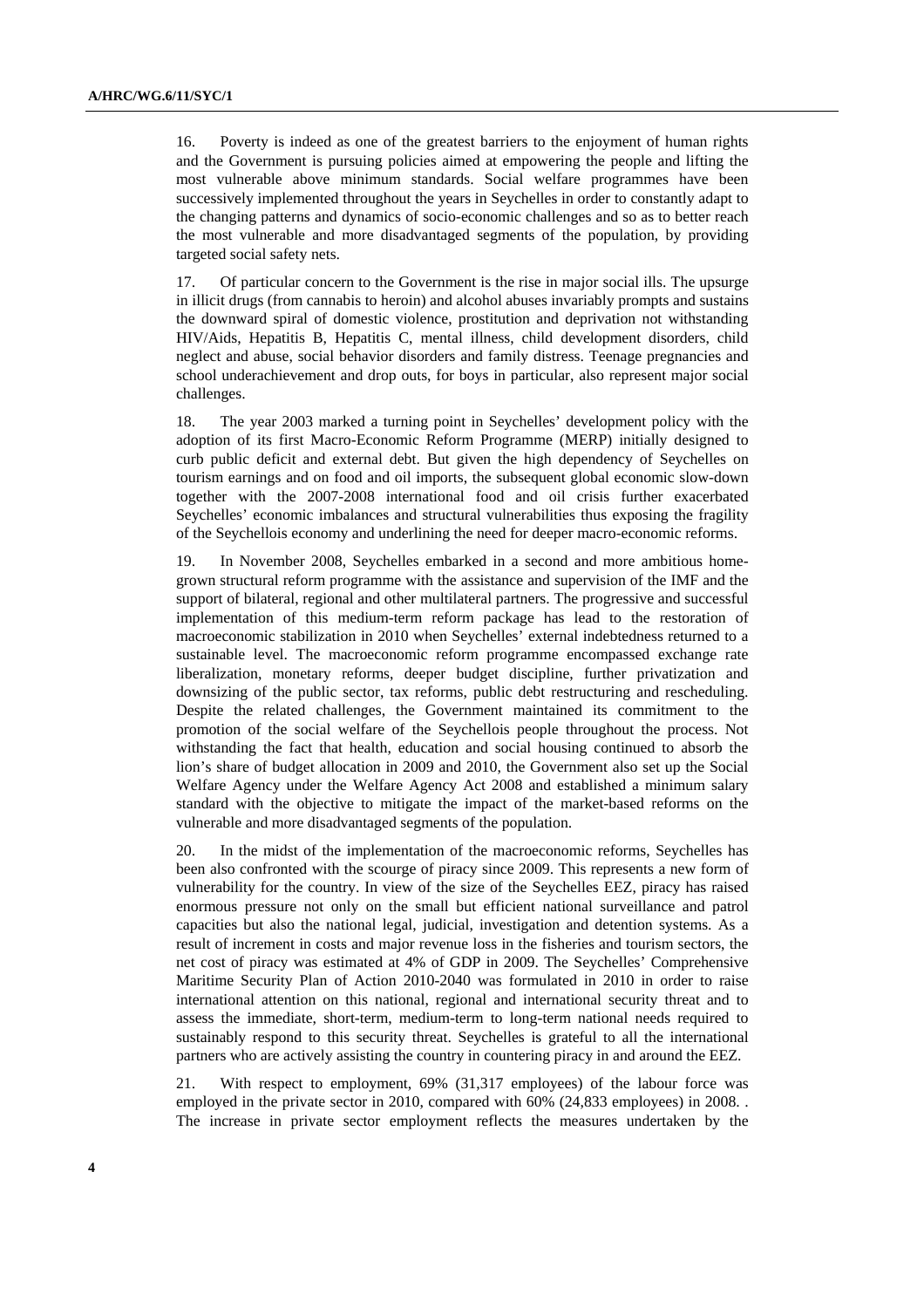Government under the 2008 structural reform programme to not only boost private sector development but also reduce by 12.5% the number of employees in the public sector. As a means to provide former public employees with sufficient time and financial resources to be retrained and employed in the private sector, a separation package accompanied the voluntary departure scheme and concessional loans were made available to those wishing to set up private businesses.

22. Based on the total number of registered job seekers and employees, the rate of unemployment in Seychelles neighbors 2.3%, thus suggesting that the country is virtually functioning under conditions of full-employment. Human resource shortage and lack of skilled human resource in particular, stand as a structural constraint impacting on the performance of the private and public sectors. In 2010, foreign workers in Seychelles represented more than 25% of the domestic labor force.

23. In the Seychellois Charter of Fundamental Rights and Freedoms, environmental preservation and protection is enshrined as a constitutional right as well as a constitutional duty. Over 47% of Seychelles land area is classified as natural reserve and the Government intends to increase this ratio to 50% over the coming years. Environmental protection and preservation is central to Seychelles' sustainable development policy and mainstreamed across all sectors of the economy through the Environment Management Plan of Seychelles (EMPS). Still, the adverse effects of climate change already appear as a major barrier to the achievement of sustainable development goals in Seychelles. Historical data show significant changes in precipitation patterns. The increased intensity of extreme weather conditions (longer drought periods, shorter but heavier rainy periods) are adding pressure on our scarce arable land, limited water resources and fragile biodiversity. In 2010 Seychelles experienced one of the most severe droughts in its history which was translated into acute water shortage. With limited surface water and increased water demand notably driven by tourism development, Seychelles is at the front line in the fight for innovative solutions to overcome water scarcity and to move towards the adoption of technologies of renewable energy.

24. Seychelles has a mixed legal system based on the English criminal law, the French civil law and customary law. The Seychelles' judiciary is amongst the smallest in the world with nine judges and four magistrates currently serving the Judiciary. This represents an average of about 0.15 judge and magistrate per 1,000 inhabitants. Although this ratio compares favorably with international standards, the judiciary is confronted by a backlog of cases, which reflects the rise in demand for services as well as systemic insufficiencies. In recognition of the urgent need to address these challenges, the Judiciary Strategic Plan 2010-2014 was launched in 2010.

25. Media in Seychelles is free. It is currently composed of the broadcast media which is public broadcaster/the Seychelles Broadcasting Corporation (SBC) Radio and TV and the print media which is composed of the government daily newspaper, three weekly publications of political parties and three other independent newspapers. The Seychelles Media Association was launched in May 2010 in order to bring together those working in fields such as journalism, creative media, photography, online media and technical media and to further promote professional journalism. The Association has been invited to support the recently established Seychelles Media Commission in the formulation of a Media Code of Conduct.

26. Health care in Seychelles is heavily decentralized into the community. There is at least one health centre within 7 km of road along the main roads. Everybody can access all levels of health care without hindrance as long as some basic procedural steps are followed.

27. In order to facilitate access to education there is also a "Zoning Policy" whereby primary school children attend school in their residential district and secondary students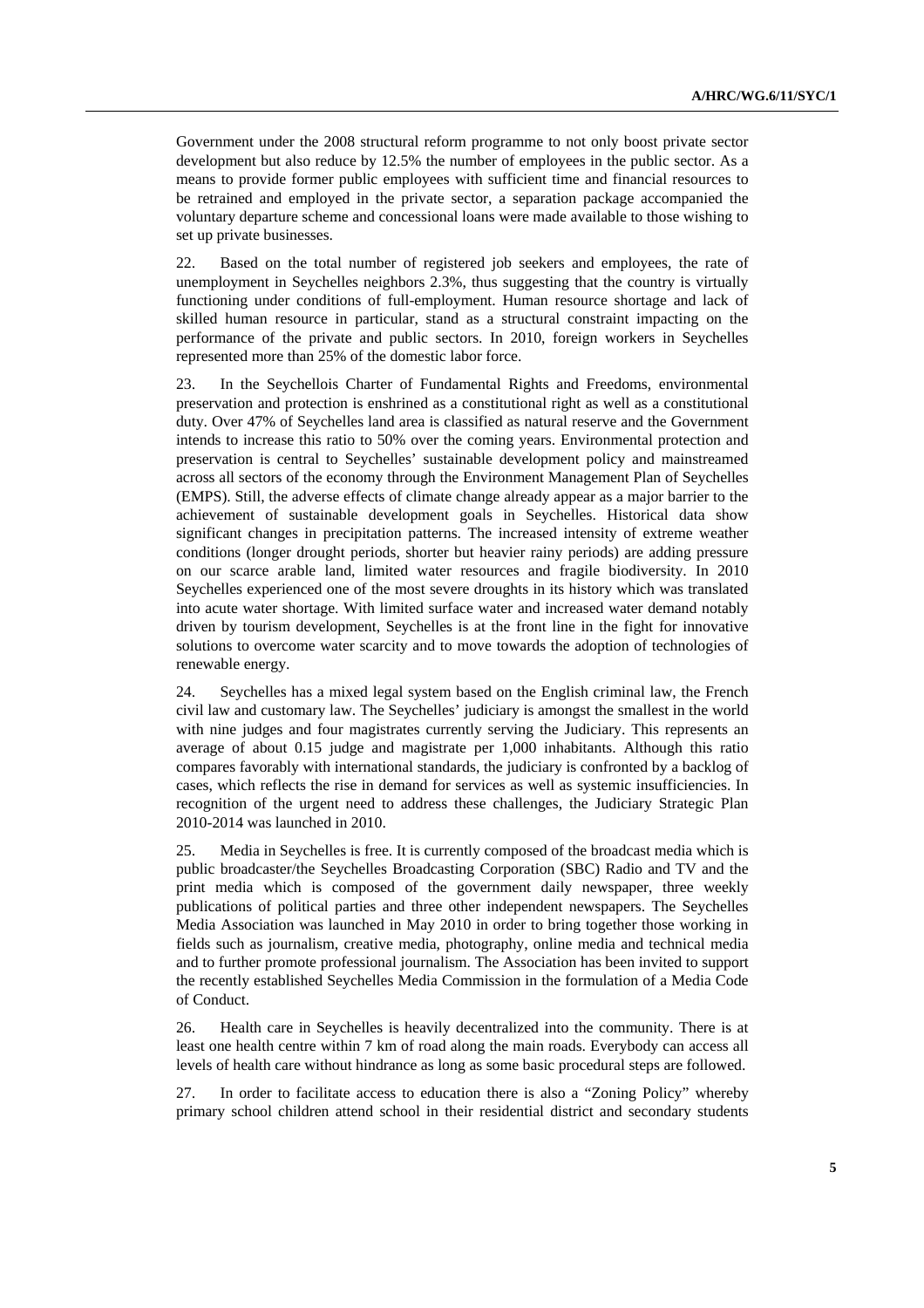attend regional schools. Presently there are 25 Primary schools, 10 Secondary schools, and 3 private schools offering primary and secondary level education. Each state primary school houses at least one creche providing free formal early childhood education. Even though crèche education is not compulsory the attendance at these crèches is more than 98%. This facility enhances the ability to working mothers to enter employment. In addition, there are two Special Schools for children with disabilities on Mahe and Praslin. The recent opening of the school for deaf children on Mahe in 2010 by an association responds to the need to create alternative curriculum to mainstream children with special needs. This is being addressed under the Education Reform Programme 2009-2010 and Beyond.

28. Free public transport is available to children living outside of the 3 km radius from the public school. Free Dental Health services and highly subsidized school meals are provided to children in state schools. To ensure equity in the provision of universal education each school receives a dedicated fund from the Children's Fund to provide children who come from low income families with basic school facilities (Eg, uniforms, school bags, morning meals). As from 2011 all post secondary students regardless of their family income are entitled to a student allowance.

# **B. The Constitution**

29. The Constitution being the supreme law of Seychelles, any other law found to be inconsistent with it, is, to the extent of inconsistency, void. It provides for the separation and independence of the powers and functions of the Executive, the Legislature and the Judiciary.

30. The rights and freedoms enshrined in the Constitution under the Seychellois Charter of Fundamental Human Rights and Freedoms (Chapter III, Part I, articles 15 to 39) are: right to dignity, freedom from slavery and forced or compulsive labour, right to liberty, right to fair and public hearing, right to privacy, freedom of conscience, freedom of expression, right of assembly and association, right to participate in Government, freedom of movement, right to property, right to equal protection of the law, right of access to official information, right to health care, right of working mothers, right of minors, protection of families, right to education, right to shelter, right to work, right of the aged and the disabled, right to social security, right to safe environment and right to cultural life and values. This Charter is largely inspired by the Universal Declaration of Human Rights.

31. Article 27 of the Constitution provides for the right to equal protection of the law as follows: "*Every person has a right to equal protection of the law including the enjoyment of the rights and freedoms set out in this Charter without discrimination on any ground except as is necessary in a democratic society."* 

32. Remedies for infringement of the Charter are provided for under Article 46 of the Constitution where it is stated *"A person who claims that a provision of this Charter has been or is likely to be contravened in relation to the person by any law, act or omission may, subject to this article, apply to the Constitutional Court for redress."* 

33. Chapter III Part II of the Constitution outlines the six fundamental duties of every citizen of Seychelles thus reminding that citizens' rights cannot be viewed separately from citizens' duties. Those duties are related to the defense of the Constitution, the pursuit of national interest and national unity, the contribution to the well-being of the community, the protection, preservation and improvement of the environment, conscientious work and the strive towards the fulfillment of aspirations contained in the Preamble of the Constitution.

34. In 2008 the Constitution Review Committee was established by the President to carry a review of the 1993 Constitution in order to ensure that the Constitution remains in sync with the aspirations of the Seychellois Nation. . The review also examines laws that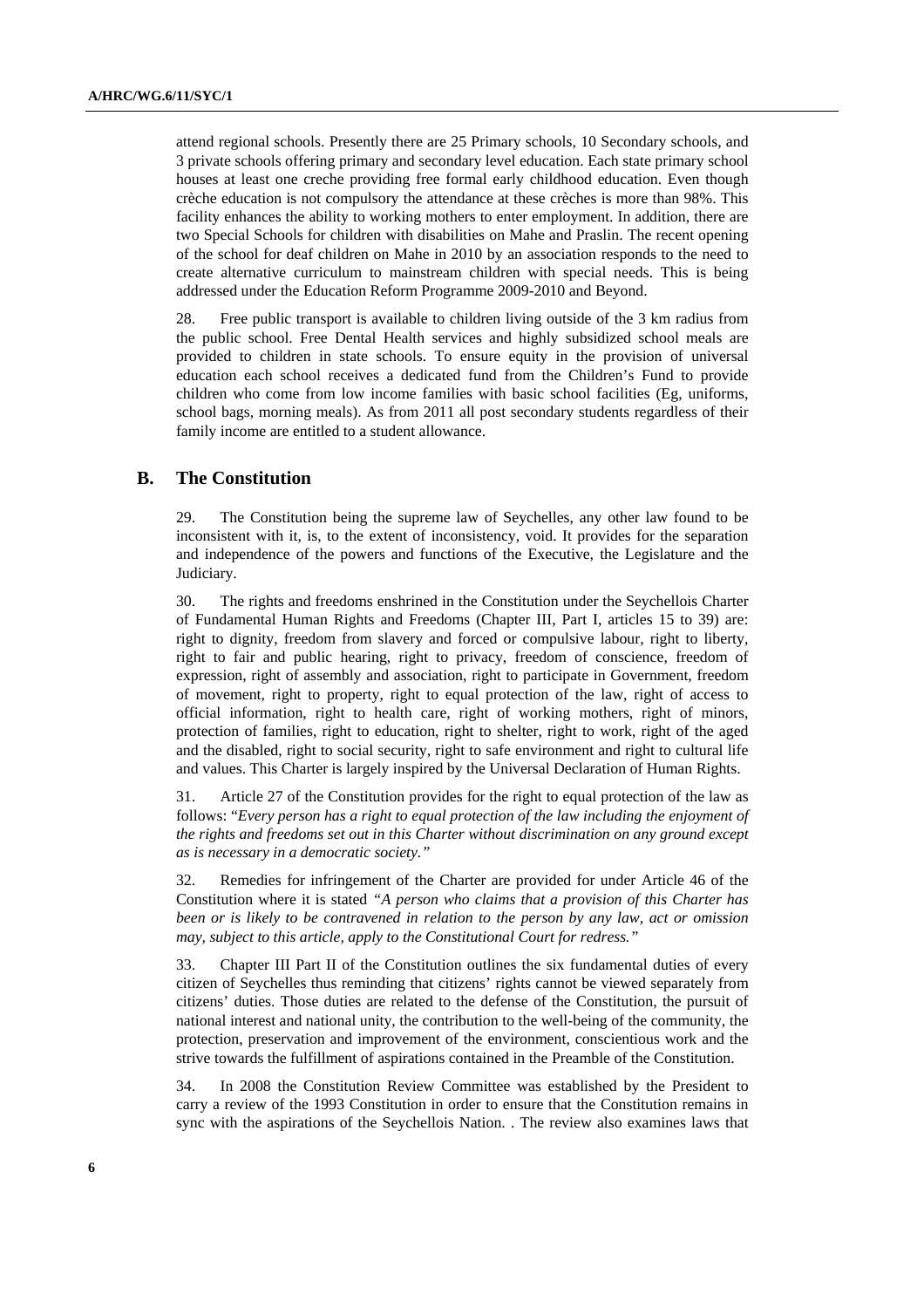pre-date the 1993 Constitution and which may need to be updated and amended to reflect the spirit of the Constitution. This came in response to the wish expressed fifteen years earlier by the Constitutional Commission at the conclusion of its work in 1992. The Report of the Review Committee has been made available to the public and the proposals are being considered.

35. Any constitutional amendment to the Charter of Human Rights and Freedoms requires 2/3 majority of the National Assembly and approval by national referendum by 60% of the votes. For ordinary constitutional amendments 2/3 majority of the National Assembly is required as compared with simple majority for ordinary laws.

## **C. The Judiciary**

36. As provided under Chapter VIII of the Constitution, the judicial power in Seychelles is vested in the Judiciary which consists of the Court of Appeal, the Supreme Court, the Magistrates Court and subordinate courts or tribunals. The Judiciary is independent and subject only to the Constitution and other laws of Seychelles.

37. The Constitutional Appointments Authority (CAA) has the mandate to propose to the President of the Republic candidates for constitutional offices, including Justices of Appeal, Judges, Ombudsman, Auditor-General, Attorney General and members of the Public Service Appeal Board. As provided under Chapter IX of the Constitution, the CAA consists of three members appointed by the President of the Republic and the Leader of the Opposition respectively. The third member who acts as the Chairman of the CAA is appointed by the two appointed members. There is provision for the President to appoint the Chairman in case the two members do not reach an agreement.

38. The Seychelles Court of Appeal is the court of final appeal and the highest court of law in Seychelles. The Constitution allows for the Court of Appeal to hear appeals on a fast-track basis, including appeals concerning constitutional matters. The President of the Court of Appeal and Justices of Appeal are appointed by the President of the Republic from candidates proposed by the CAA. The Seychelles Court of Appeal is currently composed of the President and three Justices of Appeal.

39. The Supreme Court of Seychelles is the first court of appeal for subordinate courts and tribunals and also deals with judicial review. It is the trial court for high value civil claims, admiralty matters, matrimonial disputes (excluding custody and child maintenance) and serious criminal charges. The Supreme Court has original, supervisory and appellate jurisdictions. The Chief Justice and Puisne Judges are appointed by the President of the Republic amongst candidates proposed by the Constitutional Appointments Authority. The Supreme Court of Seychelles is currently composed of the Chief Justice, five Puisne Judges and the Registrar.

40. The Constitutional Court is a division of the Supreme Court and has the jurisdiction and power to address any matters relating to constitutional questions, which include matters relating to the application, contravention, enforcement or interpretation of the Constitution. To form the Constitutional Court, two or more Judges of the Supreme Court must sit together.

41. The Magistrates Courts of Seychelles are the trial courts for lower value civil claims and less serious criminal charges. The Senior Magistrate and other Magistrates are appointed by the Chief Justice. The Seychelles' Magistracy is currently composed of one Senior Magistrate and three Magistrates.

42. The Family Tribunal, established under the 1998 Amendment of the Children Act, has the jurisdiction to handle matters relating to domestic violence, child custody and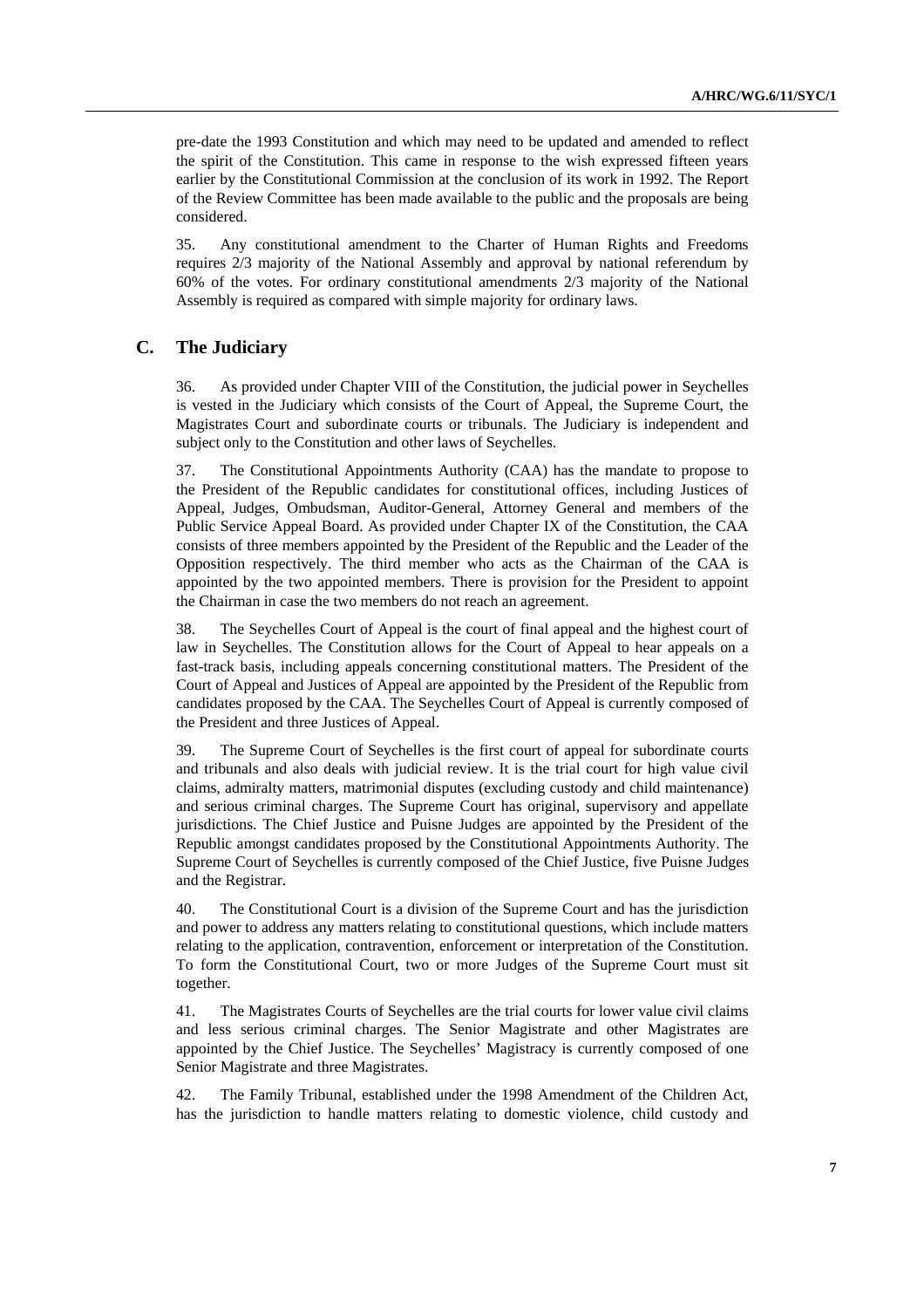maintenance. In 2000 the Family Tribunal was mandated to deal with all issues related to family violence under the Family Violence (Protection of Victims) Act. The Family Tribunal functions on a full time basis and holds a Secretariat on Praslin.

43. The Employment Tribunal, established under the Amendment of the Employment Act, deals with disputes between employer and employee whilst providing accessibility to those who cannot afford legal representation.

44. The Rent Control Board hears all matters relating to tenant-landlord disputes and is chaired by the Senior Magistrate.

45. As a means to secure an independent Judiciary, the Constitution provides for security of tenure of Judges and Justices who are appointed for life. Non-Seychellois Judges are appointed for a maximum term of seven years and can be reappointed for one extra term only if, for exceptional reasons, expressively recommended by the CAA.

## **D. The Executive**

46. The Executive comprises of the President, the Vice-President, the Cabinet and the Attorney General.

47. Executive power lies with the President who is assisted by the Vice-President and a Cabinet; Cabinet members are appointed by the President with the approval of the National Assembly.

48. Including the Vice-President, the Cabinet is currently composed of nine Ministers, of which two are women.

49. The Attorney General is appointed for a renewable term of seven years by the President from candidates proposed by the CAA. The AG is independent from the Government in its functions in relation to criminal and civil proceedings and legal advice.

50. By virtue of the principle of separation of power, if a member of the National Assembly is appointed to the Cabinet, he/she must resign from the Assembly.

# **E. The legislature**

51. Legislative power is vested in a unicameral parliament, the National Assembly which is currently composed of 34 members, of which eight are women. 25 members have been elected in first-past-the-post single member constituency elections (one per district) and 7 members have been elected by proportional election. In addition, the Speaker who is the head of the legislative branch of the Government and the Leader of Government Business are amongst the principal officers of the National Assembly. The two other principal officers are the Leader of the Opposition and the Deputy Speaker: both are elected members. The term of the National Assembly is five years.

52. The National Assembly has the exclusive power to make and pass laws presented by the Vice-President, a Minister or a Member of the National Assembly. The proposed law or Bill requires the assent of both the National Assembly and the President to be passed.

# **F. The legislation**

53. Death penalty was abolished by way of amendment to the Penal Code in 1995 in pursuance to the right to life under the Constitution. Alleged unlawful acts of individuals against the right to life require full and timely investigation and prosecution.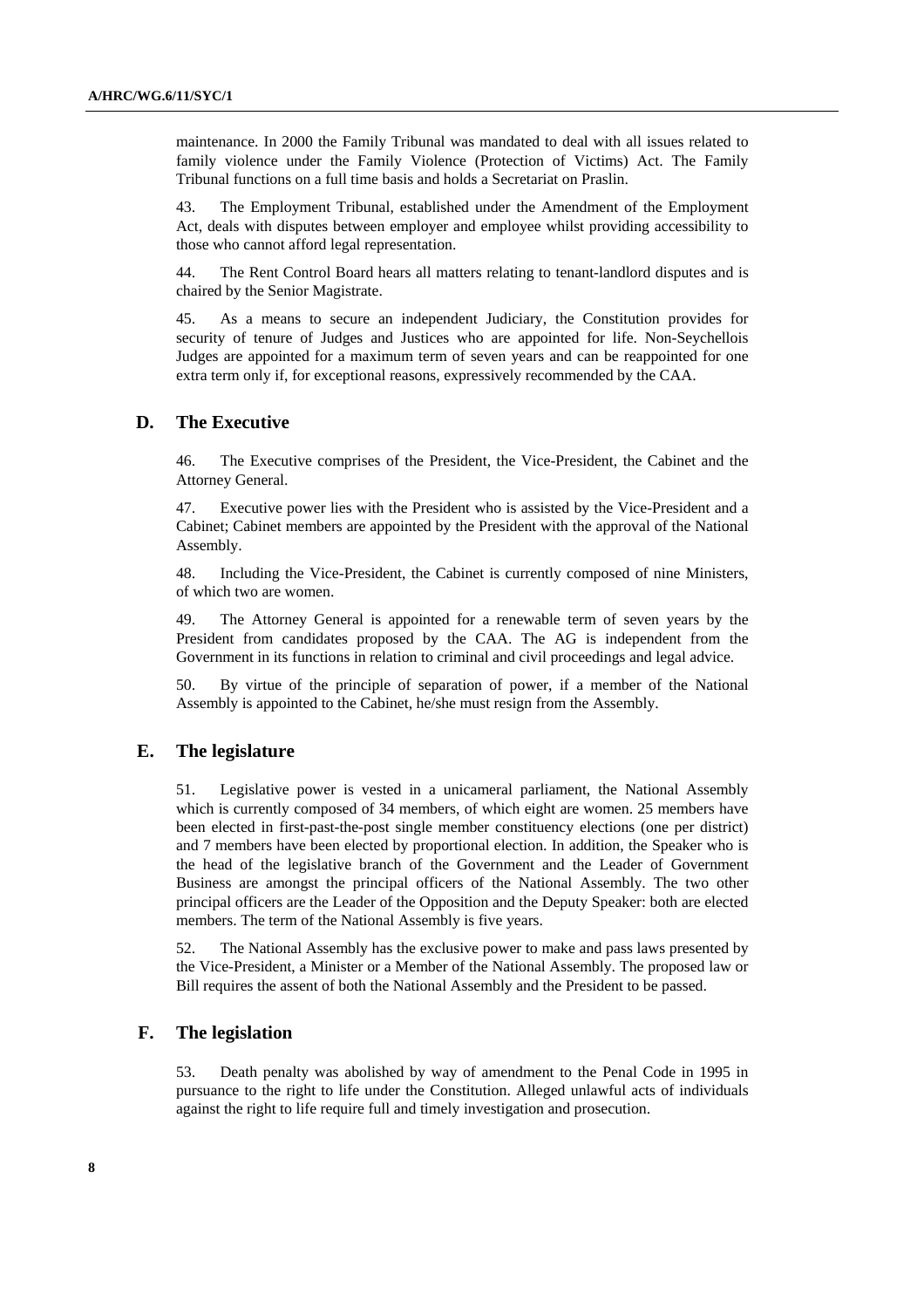54. The Family Violence (Protection of Victims) Act 2000 offers protection to victims of family violence, through protection orders. The Act imposes penalties for the breach of a protection order.

55. The Evidence Amendment Act 1995 makes it possible for victims to give evidence in chambers and via video accompanied by friends and relatives for emotional support.

56. The 1996 Amendment to the Penal Code articles 130-153 makes it easier to prosecute sexual offenders thus increasing chances of conviction on evidence of victim and without the need for corroborating evidence. This amendment allows for prosecution for rape within marriage or relationships.

57. The Employment Act 1995 makes provision for prevention of and redress for discrimination. It states:*"Where an employer makes an employment decision against a worker on the grounds of the worker's age, gender, race, colour, nationality, language, religion, disability, HIV status, sexual orientation or political, trade union or other association, the worker may make a complaint to the Chief Executive stating all the relevant particulars."*

58. The 2008 Amendment to the Employment Act establishes a national minimum wage which also applies to foreign workers. The minimum wage was revised under the 2010 Amendment to the Employment Act.

59. Corporal Punishment is prohibited in schools under the Children Act, 1982.

60. The 1998 Amendment of the Children Act makes provision for the creation of a Family Tribunal to tackle problems of custody, care and maintenance of children because of the rising numbers of single mothers and children born out of wedlock. It allows for a parent to claim maintenance from a defaulting parent for financial support of a child. An amendment to the Act in 2005 makes provision for extended maintenance to be paid to support children between the ages of 18–21 pursuing further studies. A unique feature of both Acts allows for automatic deduction of alimony from the defaulting parent's salary via the employer. The Children (Amendment) Act 2005 states that whenever a court or tribunal determines any question with respect to the upbringing of a child, the child's well being shall be its primary consideration. The amendment also introduced a statutory checklist. The ascertainable wishes and feelings of the children are part of the list of factors which the courts and Tribunals are required to take into consideration.

61. The Protection of Human Rights Act 2009 established the National Human Rights Commission.

62. The Elections Advisory Board was set up in December 2010 under the 2010 Amendment of the Elections Acts. The Board has been mandated to advise and assist the Electoral Commissioner in the performance of his functions. This board is composed of six members including the Electoral Commissioner.

63. The Seychelles Media Commission (SMC) Act, 2010, established the Seychelles Media Commission for the purpose of preserving the freedom of media, maintaining and improving the high standards of journalism, requiring publishers of newspapers, radio and television broadcasters, news agencies and journalists to respect human dignity, freedom from discrimination on any grounds except as are necessary in a democratic society. The SMC is an independent institution that has been notably mandated to formulate, with the Seychelles Media Association, a Code of Conduct for the Seychelles media.

64. A new Seychelles Broadcasting Corporation (SBC) Act has been gazetted in early 2011 and will be debated in the National Assembly in the first session of the year. The new Act demarcates more clearly the independence of the institution from the state apparatus and has been proposed as part of the aforementioned Constitutional Review Exercise.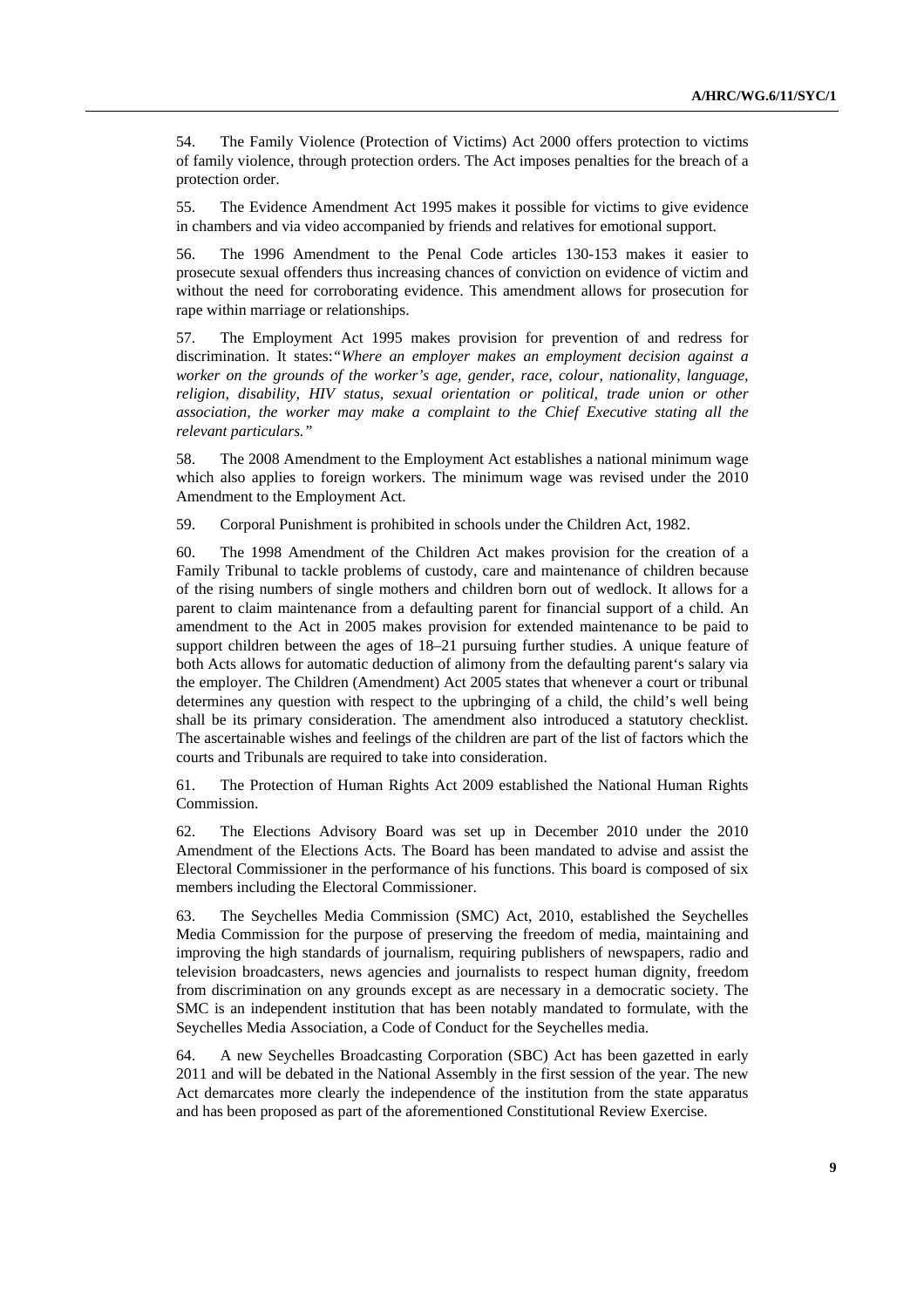65. As part of the same Constitutional Review Exercise, a new Public Order Act is under preparation to reform the rules relating to assemblies in public places, and bring the Act in conformity with the spirit of the Constitution that guarantees freedom of assembly for all citizens.

# **III. The promotion and protection of human rights on the ground**

# **A. National human rights infrastructure**

### **The National Human Rights Commission (NHRC):**

66. The NHRC was established on January  $5<sup>th</sup>$  2009 under the 2009 Protection of Human Rights Act. The core mission of the Commission is to secure better protection and promotion of human rights in Seychelles. The Chairperson of the NHRC is the Ombudsman. Subject to sub-section 6, the Commission is entitled to (i) inquire into any written complaint from any person alleging violation of his human rights (ii) visit any police station, prison or other place of detention under the control of the State to study the treatment afforded to and the living conditions of the inmates (iii) review the safeguards provided by any enactment for the protection of human rights (iv) recommend action to alleviate the factors or difficulties that inhibit the enjoyment of the human rights and (v) exercise functions considered to be conducive to the promotion and protection of human rights.

## **The Public Officers' Ethics Commission (POEC):**

67. The POEC, which role is to investigate and determine whether a public officer has contravened the Code of Conduct and Ethics, was created under Article 14 of the Public Officers' Ethics Act, 2008. The principles contained in the Code of Conduct include the values of no improper enrichment, care of property, political neutrality, no favouritism, no misleading information to the public, no sexual harassment. The Commission may undertake an investigation (or request the conduct of an investigation by another appropriate body) either on its own initiative or pursuant to a complaint. Within 30 days following completion of the investigation or submission of the report by the appropriate body, the contravention matter is to be referred to the appropriate authority by the POEC for disciplinary action. The Commission consists of the Ombudsman, the Auditor General, the Chairman of the Constitutional Appointments Authority and two other members. Those two members and the Chairman are appointed by the President in consultation with the Chief Justice, the Speaker of the National Assembly, the Leader of the Opposition and the Leader of Government Business.

#### **The Office of the Ombudsman:**

68. The Office of the Ombudsman was instituted in Seychelles in 1993 by virtue of Chapter X of the Constitution. Under article 143(1) of the Constitution the Ombudsman is appointed by the President from candidates proposed by the Constitutional Appointments Authority. The primary mission of the Ombudsman is to investigate and address complaints brought forward by citizens on issues arising from alleged maladministration, bad governance including corruption and violation of the fundamental rights and freedoms entrenched in the Constitution. The Ombudsman can investigate any public authority, with the exception of persons performing a judicial function. In the conduct of his/her investigations, the power conferred to the Ombudsman with respect to the attendance and examination of a person, the production of a document or of records as well as to the inspection of premises, is equivalent to that of a Judge of the Supreme Court, subject to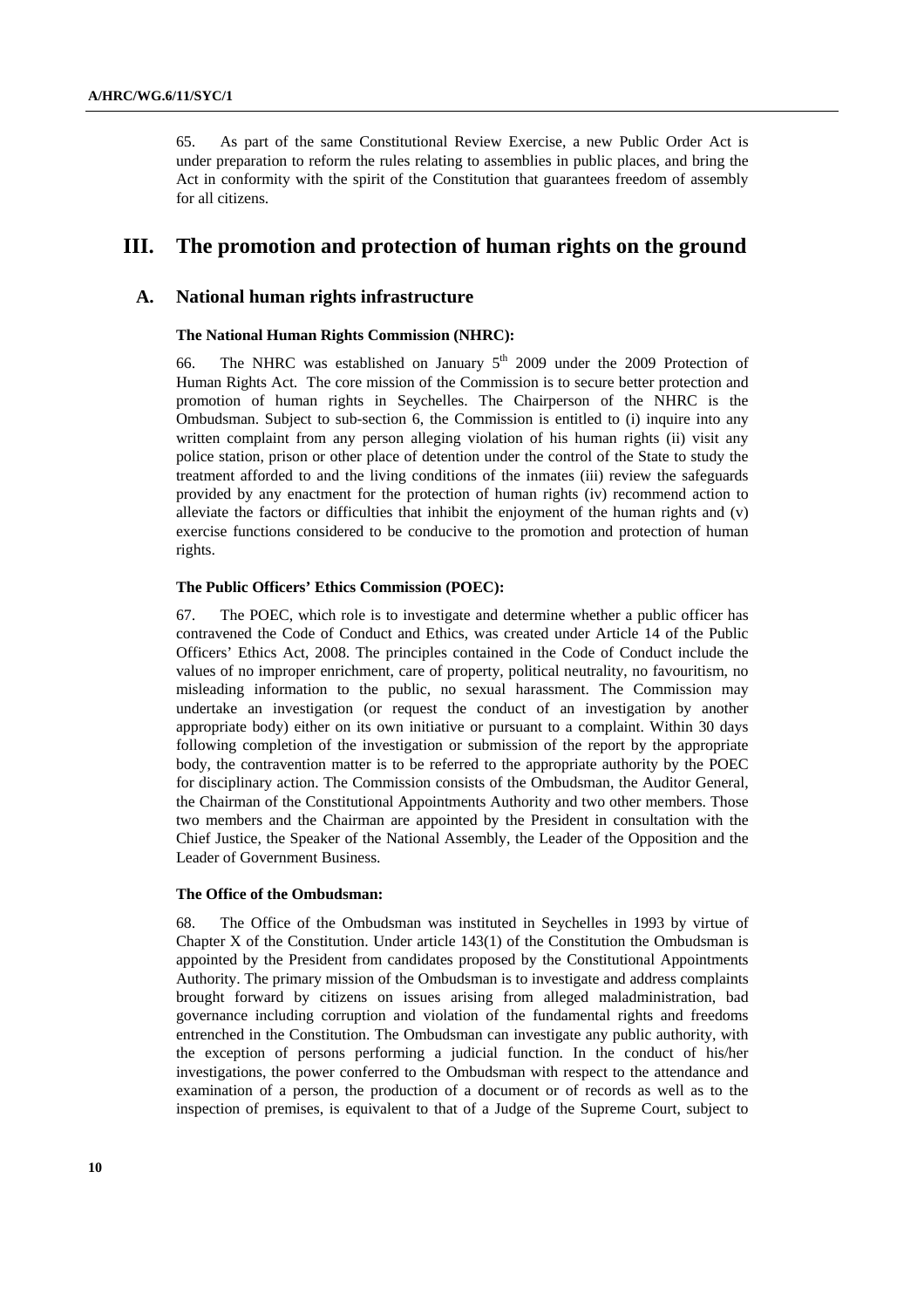Schedule 5 on public security interest. The Ombudsman's investigations are to be carried out in an independent, impartial and effective manner, with the secondary objective to, in the process, promote and protect human rights and support and improve better governance in the Seychelles's public service delivery system. When the complaint is perceived as justified, the Ombudsman's report and recommendations are sent to the relevant authority for action, with copy to the Minister in charge. In case the relevant authority fails to take the required action, the Ombudsman can present his/her observations together with the pertinent documents to the President or the National Assembly. In 2009, for the first time in the Seychelles' history a woman was appointed Ombudsman.

#### **The Public Service Appeals Board (PSAB):**

69. The Public Service Appeals Board was established under Articles 145-148 of the Constitution in 1993 Its mission is to hear and address complaints in relation to appointments, promotions, terminations, qualifications and disciplinary proceedings in the public service. The PSAB also has the power to compel the attendance of witnesses, the production of documents and records. In case of non compliance by the relevant authority, the PSAB can report to the National Assembly.

#### **The National Tender Board (NTB):**

70. The National Tender Board is a statutory body established under the Public Procurement Act 2008 with the mission to set up, inter-alia, internal mechanisms and develop and apply clear policies and procedures that would ensure fairness, public confidence and transparency in the tendering processes carried out by the public bodies. Within its framework, the Board exercises total independence in its decision making capacity and therefore acts impartially in the discharge of its functions. It also aims to achieve the highest possible level of economic efficiency in public procurement at fair an competitive prices; encouraging integrity, competitiveness and fair treatment to all contractors and suppliers and to achieve total transparency; therefore giving public confidence in all aspects of procurement procedures by the Government, which fall within the Board's threshold. The Board has the power to call for information and/or documents, as it may need from any public body; to summon witnesses; to examine such records or other documents and take copies of extracts from them; to commission any studies relevant to the determination of an award of a major contract; to request any professional or technical assistance from any appropriate person in Seychelles or elsewhere.

## **B. Selected human rights instruments and policy measures**

### **Social Security and Pension Fund:**

71. The Seychelles' Social Security Fund is a universal insurance system established under Social Security Act, 1987, to provide a safety net against economic distress that would otherwise be caused by the stoppage or substantial reduction in earnings resulting from sickness, maternity, injury, employment invalidity, old age and death. This Fund covers all contributors residing in Seychelles including foreign employees. The benefits provided under the repealed 1987 Social Security Act have been maintained under the 2010 Social Security Act and are as follows: orphans abandoned child benefit, sickness and maternity benefit, injury disablement and partial disablement benefit, retirement pension, invalidity benefit, survivors benefit, widows pension and funeral benefit. Benefits are adjusted to changes in cost of living on an annual basis.

72. The Seychelles Pension Fund is a fully fledged pension fund covering all public and private Seychellois workers and comes in addition to the social security retirement benefit. It was established under the Amended Seychelles Pension Fund 2005 Act.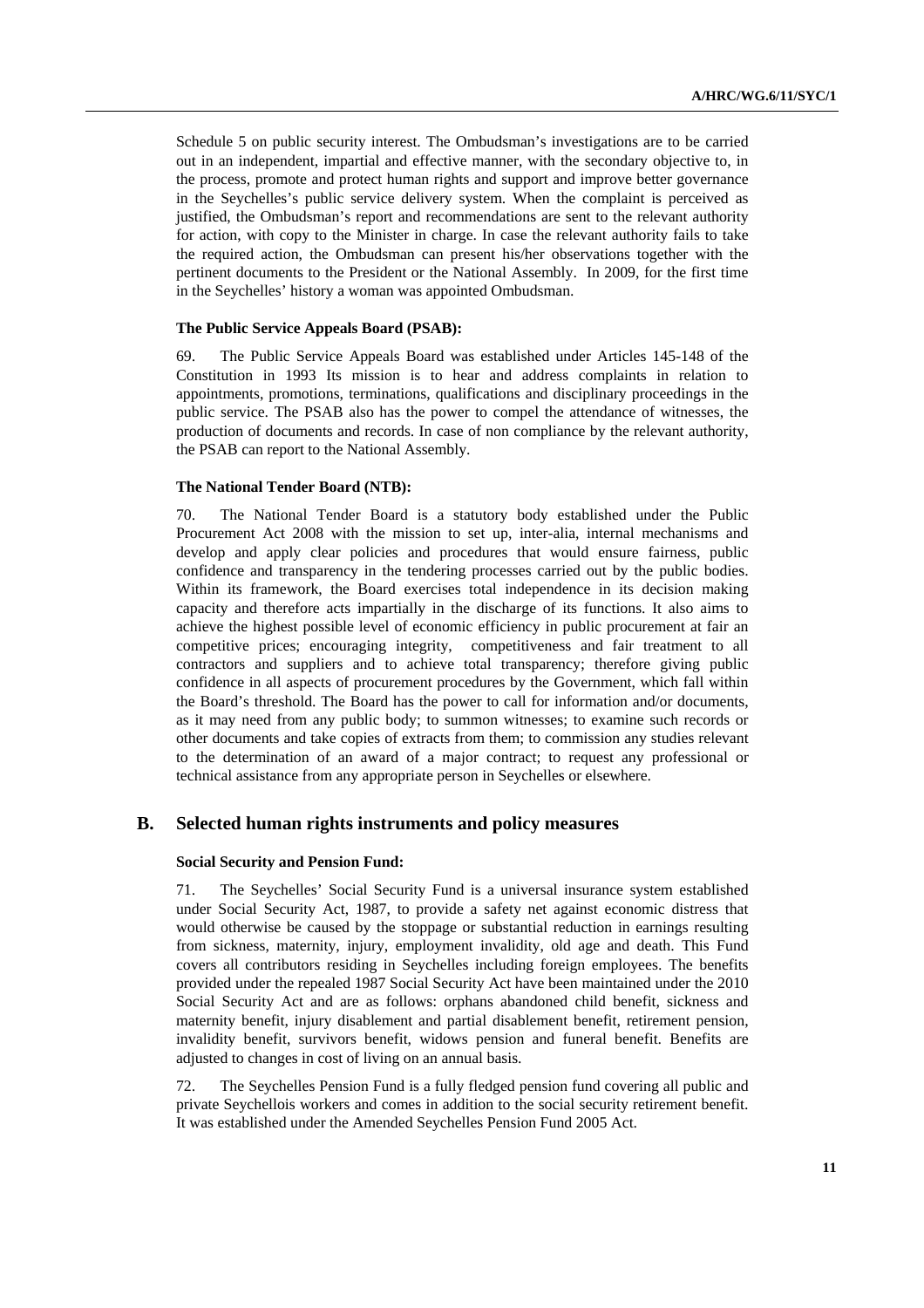#### **Social Development:**

73. The Social Development Department of Seychelles has the mission to empower individuals and families and reduce dependency, to safeguard and promote the interest and well-being of children, integrate and protect marginalized and vulnerable groups and to adopt an integrated and evidence based approach to development. A number of action plans and strategies targeting the preservation and promotion of the social rights of vulnerable groups have been recently developed under its umbrella. These include the 2008-2012 National Strategy on Domestic Violence, the 2007 National Population Policy for Sustainable Development Plan of Action, the 2010-2011 National Plan of Action for Gender Based Violence, the 2010-2011 National Gender Communication Strategy, the 2010 Plan of Action to tackle prostitution in Seychelles. The activities and programmes of the Social Development Department are also built upon a number of benchmark studies, of which Child wellbeing study aimed at providing a summary measure of trends over time in the quality or wellbeing of Seychelles children and young people and at identifying possible areas of intervention. The Elderly Survey was carried out in 2010 to identify needs-gaps and implement an evidence-based programme. In response to the steep rise in domestic violence cases in Seychelles, the 2008-2012 National Strategy on Domestic Violence was launched with the objectives to reduce the impact of domestic violence notably on children, to reduce the risk of occurrence and to strengthen and integrate multi-stakeholders response mechanisms.

74. Although Seychelles does not currently have a gender policy, the need to promote gender equity and equality and to mainstream gender into all socio-economic policies and activities has been stressed under the Social Development Strategy for Seychelles Beyond 2000 and the 2009 National Policy for Sustainable Development and re-affirmed under the 2010-2011 National Plan of Action for Gender, the 2010-2011 National Gender Communication Strategy and the 2010-2011 National Plan of Action for Gender-based Violence. The Gender Secretariat was set up under the Social Development Department in 2005 with the goal to promote gender mainstreaming in all policies, programmes and activities of the government, as well as at the levels of the private sector and the civil society. The Gender Secretariat is being supported by the National Gender Management Team which consists of key government, private sector and NGO representatives, notably to review the gender mainstreaming approach, develop and adopt National Gender Policies and Plans of Actions.

75. Child protection is regarded by the Government of Seychelles as a central priority. The Child Protection Unit was created in 1999 and works in partnership with child protection partners such as the National Council for Children, the Family Squad of the Seychelles Police, social workers at district level, with the aims to protect children from sexual, physical, neglect and emotional abuse, to provide guidance and counseling for abused children and their families, to undertake preventive work and to register children atrisk. Procedures for inter-agency cooperation on protection of child abuse have been outlined under the "Working Together" document drafted in 1997.

76. The National Plan of Action for Children (2005–2009) has been a tangible expression of the Government's commitment to a culturally relative paradigm of "wellbeing" for all Seychellois children.

77. The National Commission for Child Protection, established under the 2005 amendment of the Children Act, is a coordinating body that brings together all stakeholders in order to propose policies and advice Government on all matters pertaining to child protection.

78. The Social Development Department also carries out counseling with parents and works closely with other organisations through referrals and consultations. The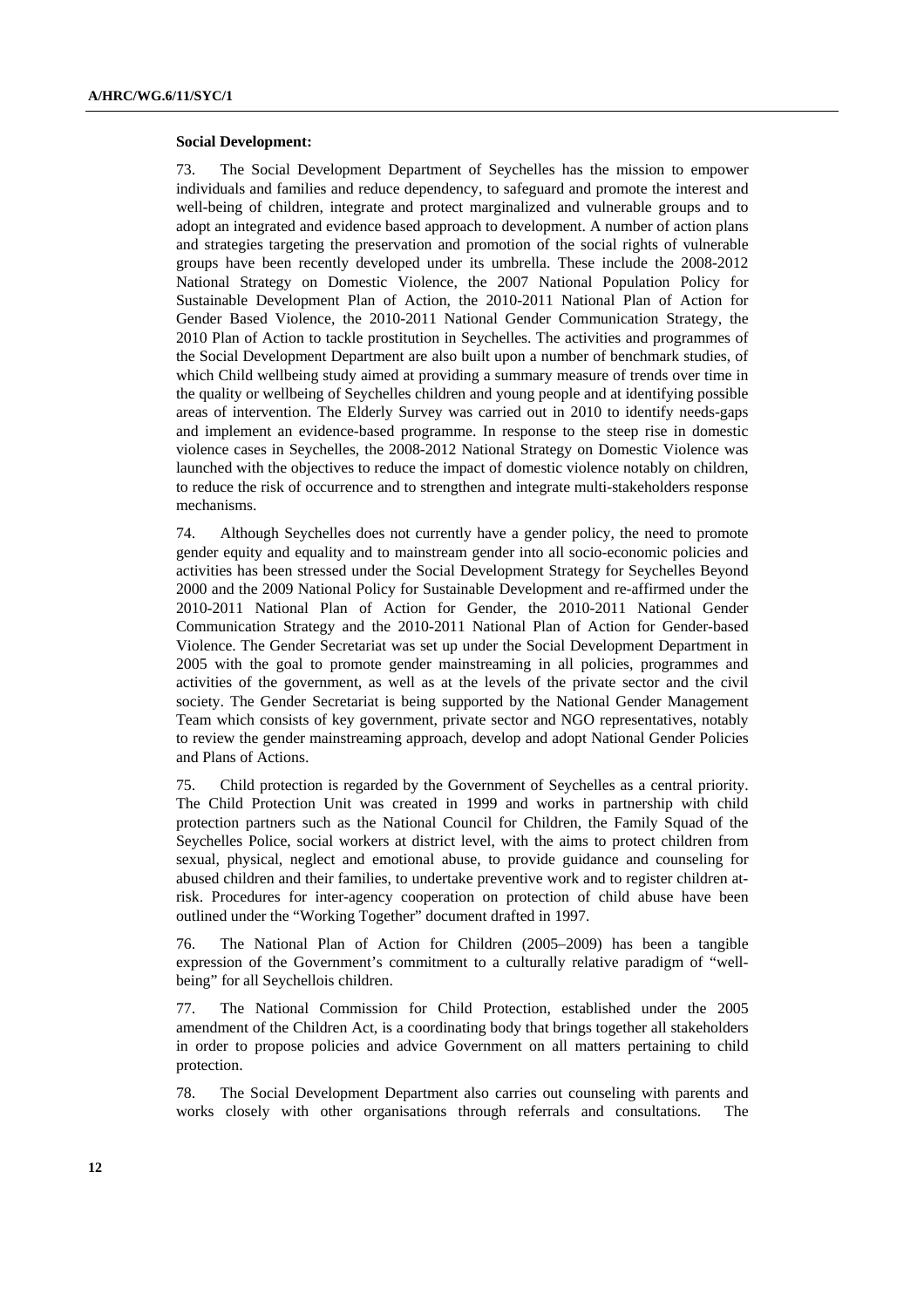Department refers parents and children to the National Child Council (NCC) for therapy and to the Youth Health Centre for reproductive health counseling.

79. In view of the importance of developing closer links with the community and in order to better reach and respond to the needs of vulnerable groups, including those of children, juveniles and senior citizens, the Social Development Department has been decentralized at district level since 1993. District task forces have also been set up in October 2009 to respond to some of the social concerns raised by citizens during district consultations with the President and his Cabinet. The task forces are composed of representatives of agencies working at district level, i.e. the police, youth worker, community nurse, school counselor and social worker, with the objective to implement concerted action to tackle the problems identified. This approach calls for the community to also join in the efforts to tackle social ills and promote social rights.

80. The Probation Services Section of the Social Development Department counsels victims and perpetrators of family violence, mediates family and neighbour disputes and deals with juvenile cases in consultation with the district social workers.

81. Since the ratification of The Hague Convention on the Protection of Children and Cooperation in Respect of Inter Country Adoption in 2008, work has been carried out to domesticate its provisions. This is being done with the objective of providing a legal framework to regulate inter country adoption and ensure the protection of children during inter country adoption. The Amendment Bill to introduce provisions of the Convention into domestic law has been drafted and is to be submitted to the Cabinet for approval before presentation to the National Assembly.

#### **Youth:**

82. The Government has undertaken numerous measures to ensure that respect for the views of the child especially in matters concerning them is integrated in policy formulation. Extensive surveys such as the National Youth Survey of 1998 and Aspiration 2013 have been carried out in order to gauge the views of children and incorporate them into future plans and policies.

83. The Seychelles National Youth Assembly was officially launched in 2003. The assembly is comprised of members from each district who bring forward concerns raised in forums and debates in their districts to the assembly. The assembly seeks to establish dialogue between youths and policy makers and provide them with a forum to debate concerns and ideas.

84. The Seychelles National Youth Council has developed the 2011 Youth Plan of Action with a view to notably promote entrepreneurial spirit and continuously develop proper mechanisms for the recognition of initiatives, perseverance and pursuit of excellence by the youth.

## **The Mont Royal Centre:**

85. The Mont Royal Rehabilitation Centre was established in 2001 under the Misused of Drugs Act Regulations 2001 as a statutory body with the objective to, inter alia, provide a therapeutic environment to addicted persons so as to facilitate and encourage their process of recovery; improve the physical, psychological, social and vocational functioning of the individual, who has become impaired through the use or abuse of chemical substance; provide aftercare treatment for patients once they have been discharged from the Centre and to help them to re-integrate into the community.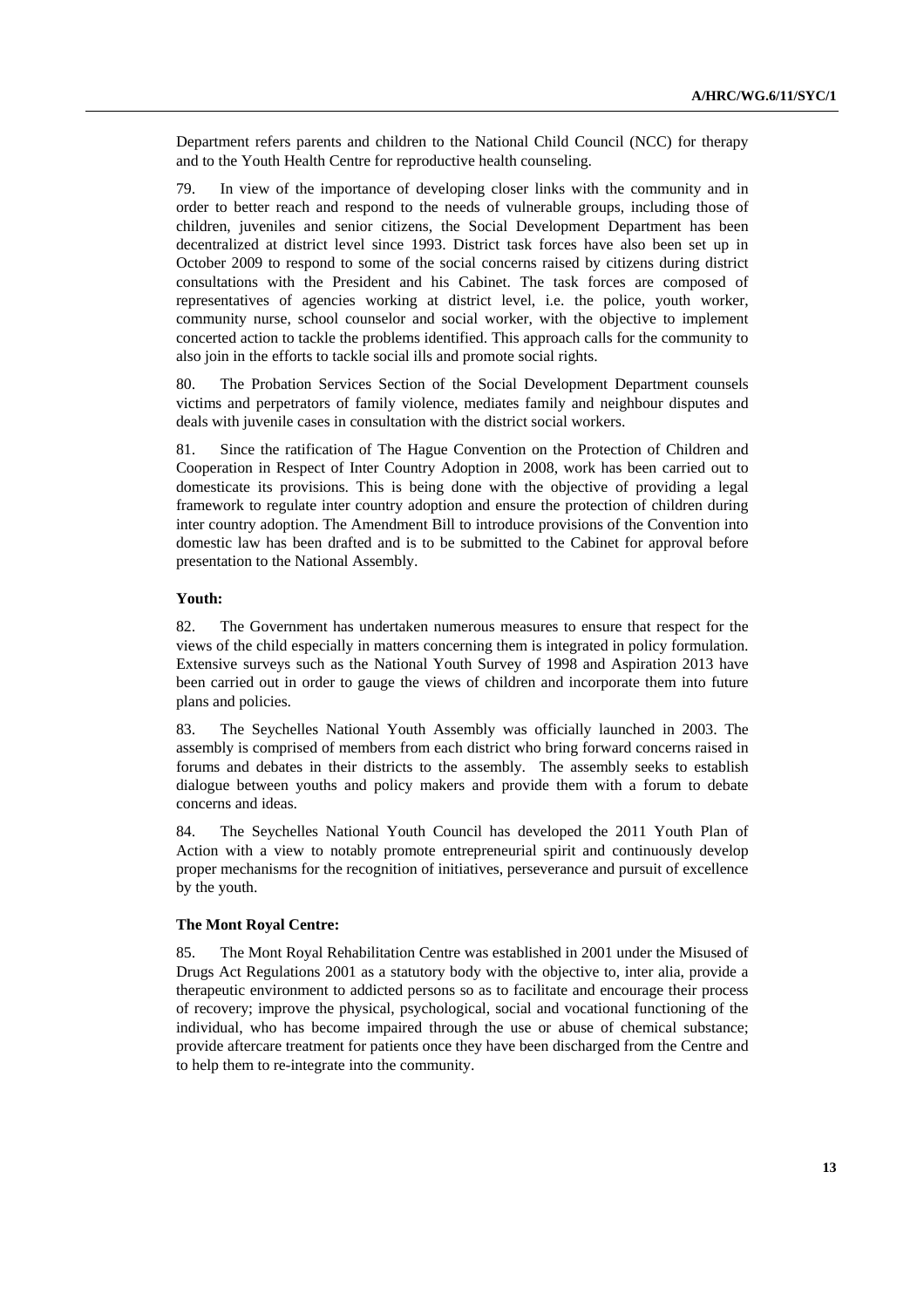#### **The Social Welfare Agency:**

86. Established under the 2008 Welfare Agency Act, the Social Welfare Agency has the mandate to provide short-term financial relief and support to the more vulnerable individuals and families, to minimize distress while promoting the spirit of productivity and reducing the culture of dependence.

## **Employment:**

87. With respect to employment, the HIV/AIDS workplace policy was signed by the Ministry responsible for employment and its social partners in 2007. The policy is yet another strong message from the Government calling on all employers and workers to protect the rights and dignity of all those working with HIV/AIDS.

88. In December 2010, the Government of Seychelles endorsed the Seychelles Decent Work Country Programme (DWCP) 2011-2015, a tool of cooperation with the International Labour Organisation (ILO). Review of labour laws, employment for women and youths and social dialogue feature as the three main priorities of the DWCP.

## **Housing:**

89. With respect to right to shelter, the Ile Perseverance Project is part of the Ministry for Land Use and Habitat's Programme for social housing assistance and is in line with the Government's policy of ensuring decent housing for all Seychellois with housing needs but who do not own property or house and who meet minimum capacity to service the repayment or reduced rental. The master plan comprises of 2,056 house units, of which 153 have been completed and 825 are under construction. The infrastructure (pavement and road crossings) are designed to be wheel chair friendly. The buildings themselves may be converted on a needs basis. Other uses of this project's Land Use Plan include but go beyond: areas for schools (2 Primary and 1 Secondary), one health centre and one district administration.

#### **Education:**

90. In re-affirming that high quality education and human resource development are fundamental pre-requisites for a people-centered approach to sustainable development, the 2009-2010 Education Reform Action Plan was launched in 2009 in order to increase the effectiveness of the education and training systems and better respond to national development needs and expectations thereafter. The five priority areas that have been identified under this road map are: providing for the diversity of educational needs and national development priorities, guaranteeing quality education, improving the quality of teacher, improving the governance of educational institution and creating responsible and empowered students.

91. Consistent with the recommendations of the 2008 Education Report 'Special Needs Education Programmes in Seychelles – An Evaluation', the development of a Policy on Special Needs Education is one of the planned activities of the Education Reform Action Plan

92. The new Codes of Conduct for Primary and Secondary Schools were launched in June 2010. Both documents placed emphasis on students' rights and responsibilities as well as on parental responsibilities in reminding that cooperation between home and school is essential to each student's success. 2010 also saw the setting-up of a Pastoral Care System which is currently revising the illicit drug policy and teenage pregnancy policy of the Ministry of Education.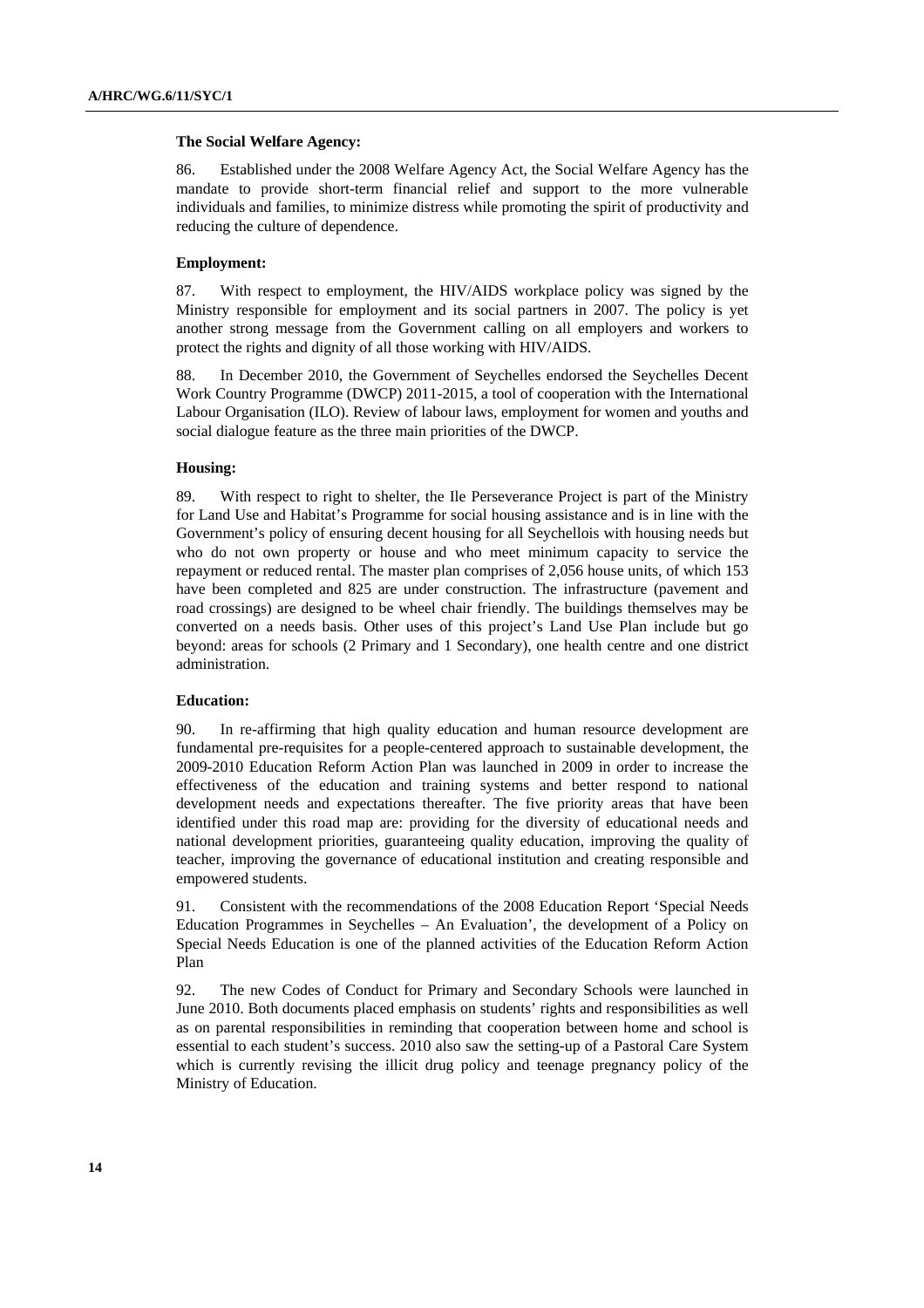93. In line with the goals and objectives of Education Act 2004, the Ministry of Education is committed to, as far as possible, make available adequate provisions to facilitate access to the disabled students in the new schools being built and to be built. The provision of lift facilities at the Praslin Baie Ste Anne Primary Scholl constructed in 2007 as well as the provision of ramps in the new Primary School on Ile Perseverance which is expected to be completed on Mahe in 2012 can be cited as examples.

#### **Health:**

94. The Government is in the process of establishing a Public Health Authority which will not only implement the Public Health Act but will also regulate every matter that have a direct impact on human health in the country. The Ministry of Health is currently working on a patient charter which will contain both the rights of the patients and their responsibilities vis à vis their own health and vis à vis health care providers.

### **Police:**

95. In line with the Government's commitment to foster good governance and to increase the professionalization of the Police Force, the internal affairs bureau of the Police was set up in 2009 with the mandate to hear, investigate and address complaints brought forward by the public on issues arising from mishandling of police actions, of which, arbitrary arrest and detention, excessive use of force and corruption practices. The investigation process is similar to that carried under any criminal investigation. Depending on the gravity of the offence, the Commissioner of Police decides to either bring the case to the Disciplinary Board of the Police Force or to report to the Attorney General's Chambers for prosecution in court. When necessary, the Unit may also investigate disciplinary cases assigned by the Commissioner of Police. This specialized Unit is currently comprised of three female Police Officers. In 2010 a total number of 126 cases were reported to the Unit as corrupt practices (7), complaints against the police (68) and disciplinary cases (51).As at January 2011 62 cases were completed, 7 cases were sent to AG's Chamber and 64 cases are pending.

#### **The National Drug Enforcement Agency (NDEA):**

96. According to Seychelles' treatment statistics, it is estimated that there is a minimum of 3,000 drug users in the working age, 19% of whom are heroin abusers. A further analysis of the data indicates that 200 persons are chronic substance abusers, 33 % of whom are under 19 years old. NDEA was established in 2008 under the NDEA Act 2008 which builds on the Misuse of Drugs Act 1999. The NDEA is independent from the Police and has all the powers of the Police, the Customs, the Immigration and the Revenue Commissioners for the purposes of the enforcement of the drug laws. In 2010, twenty one drug traffickers have been arrested, prosecuted and sentenced to an accumulated number of 136 years. Within the Agency, an experienced human rights trainer is responsible to ensure that all agents receive trainings in human rights. The Agency is also in contact with UNDP with a view to receiving advanced human rights trainings. Training is also extended to agents on equality and gender balance issues.

#### **Judiciary:**

97. The need for the reform of the Judiciary was emphasized by the President of the Republic in 2009 in order to better respond to the increasing demand for services and better meet people's needs and expectations by addressing key insufficiencies notably at the levels of court processes, case management systems, legal aid scheme and human resource administration. In May 2010, as the result of in depth consultations between judges, magistrates, staff of the judiciary, legal practitioners, governmental and non-governmental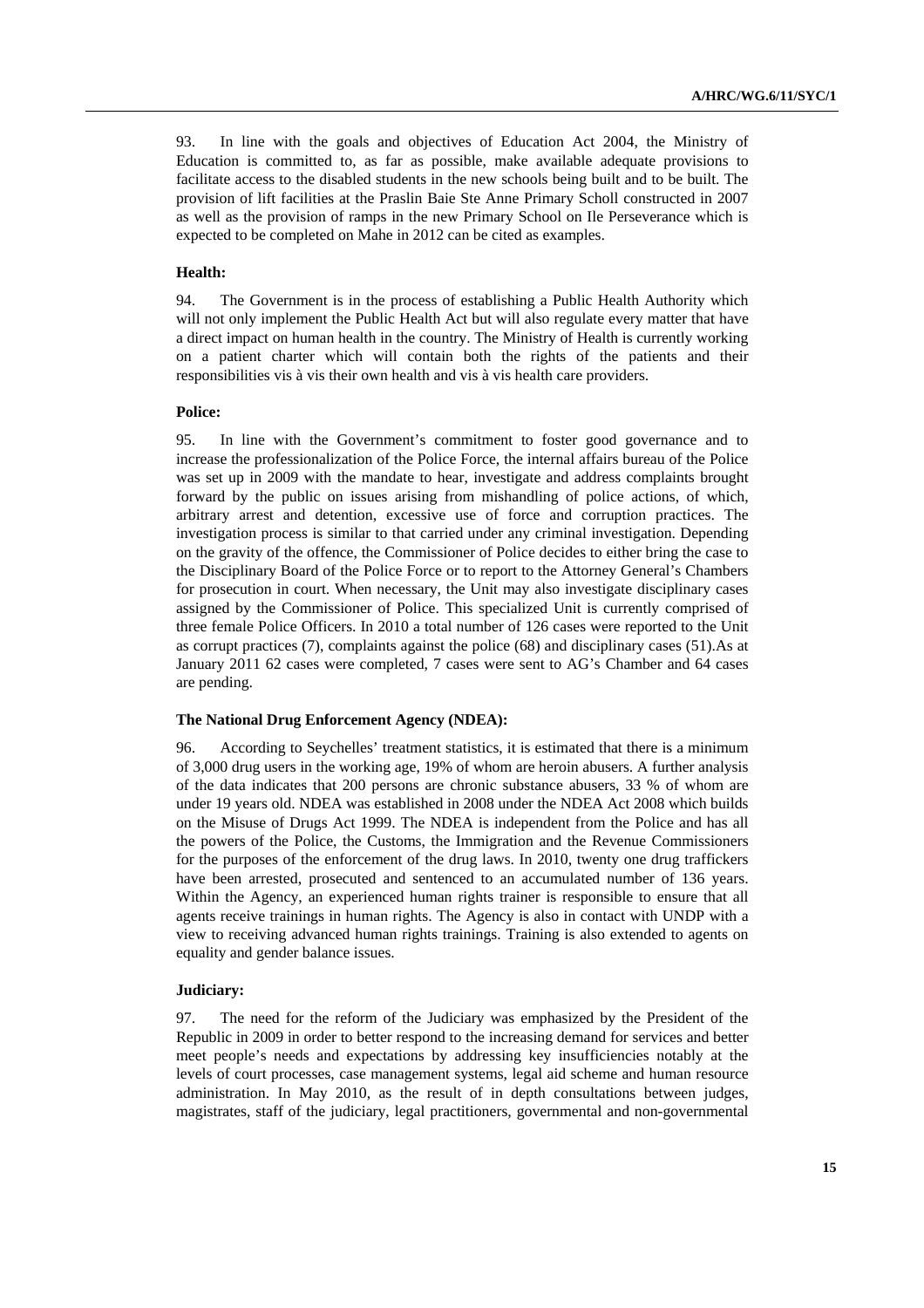organizations, the Strategic Plan 2010-2014 of the Judiciary was launched, with the vision to make the Seychelles Judiciary a centre of judicial excellence. The need for greater financial and administrative autonomy, better streamlining of court processes, application of standard criteria in awarding legal aid, more staffing and training in the Judiciary, a modern case management system and more interface with law enforcement agencies figured amongst the imperatives identified by the Strategic Plan. The launching of the Strategic Plan coincided with that of the first Seychelles Code of Judicial Conduct which is the voluntary product of consultation among the justices of appeal, judges, master and magistrates of the Seychelles Judiciary. The Seychelles Code of Judicial Conduct encapsulates six core principles: independence of the judiciary and the individual judges; impartiality of the Judges; integrity of the Judges; propriety of the judges; equality of all before the law and the courts and competence and diligence of the judges.

#### **Prison:**

98. Following two successive waves of incidents that occurred in the Montagne Posée Prison in March 2009 and which resulted in the hospitalization of several prisoners, the National Human Rights Commission (NHRC) conducted an investigation and submitted its Report in May 2009 pointing to some weaknesses that needed to be urgently addressed for the security and living standards of the inmates and staff. Less than two weeks later the NHRC recommendations were implemented by the Prison authorities.

99. Conscious that the Seychelles Montagne Posée prison, the Seychelles' single prison, is functioning under almost full occupancy and that a number of issues are impacting on the living standards as well as on the security and safety of staff and inmates, ranging from poor infrastructure, substandard materials, understaffing and lack of training not withstanding past mismanagement, the Government of Seychelles, with the assistance of the international community through UNODC, has taken actions to notably upgrade the existing detention premises, improve security and management standards, extend specialized training support to all staff, provide rehabilitation sessions for the detainees and build a 60-cells high-level security prison for the detainment of highly dangerous criminals, including pirates. The high level security prison project is due for completion in 2011.

100. With regard to the upgrade of existing premises, the male prison will be equipped with a high-care facility, an infirmary and a juvenile wing. The female prison will be upgraded with a new bathroom, a kitchen an industrial laundry, a workshop, a kitchen, a courtyard and separation between remand and convicted inmates. With remands representing about 25% of the prison population, a 'New Remand Centre' will be built to lodge a maximum of 300 people. The project also provides for the construction of a recreational area. The expected date of completion for the upgrade of existing premises is end 2012. An open prison has been set up on an outer island whereby inmates have the opportunity to do different activities such as farming and fishing and in return they are being paid for such activities.

101. A prison order manual is expected to be formulated by end 2011. The prison has now a doctor and one nurse on a daily basis to provide medical assistance to staff and inmates.

## **C. Human rights international treaties**

#### **The Treaties:**

102. Seychelles is Party to the eight core international human rights UN Treaties: The International Convention on the Elimination of all Forms of Racial Discrimination (CERD) enforced in 1978; The International Convenant on Civil and Political Rights (ICCPR)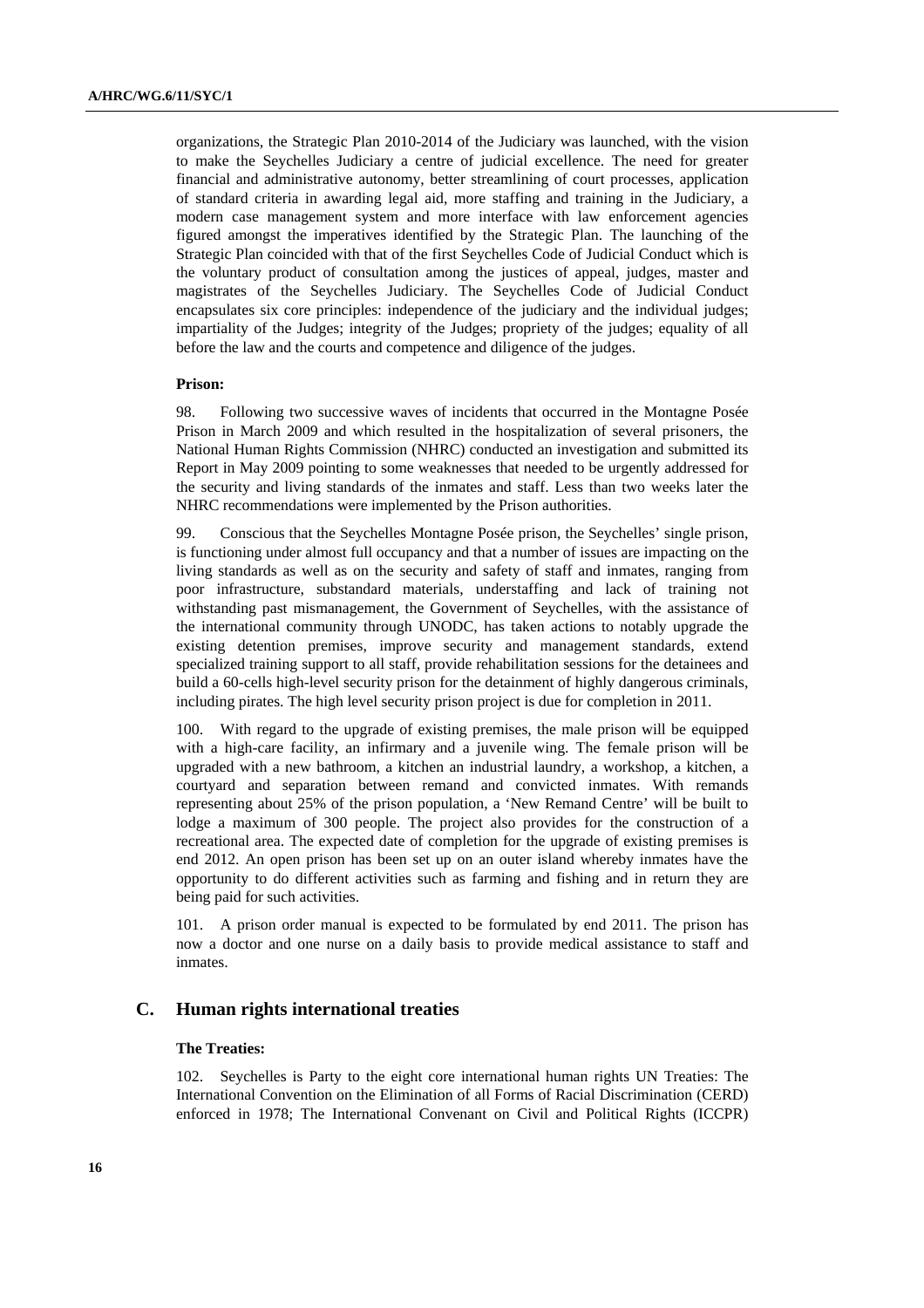enforced in 1992, the first Protocol on individual communications enforced in 1992 and second Protocol on the Abolition of Death Penalty enforced in 1995; The International Convenant on Economic, Social and Cultural Rights (ICESCR) enforced in 1992; The UN Convention on the Rights of the Child (CRC) enforced in 1990 and the Optional Protocol the Involvement of Children in Armed Conflicts enforced in 2010; The Convention on the Elimination of all Forms of Discrimination Against Women (CEDAW) enforced in 1992 and the Optional Protocol on Individual Communications enforced in 2004; The Convention Against Torture and other Cruel, Inhuman or Degrading Treatment or Punishment (CAT) enforced in 1993; The Convention on the Protection of the Rights of All Migrant Workers and Members of their Families (CMW) enforced in 2003; The Convention on the Rights of Persons with Disabilities (CRPD) enforced in 2009.

103. The accession to the CRPD has brought with it a series of workshops to train and sensitize policy makers, people that work with persons with disabilities and the public at large on the provisions of this Convention.

104. Amongst the ILO Conventions ratified by Seychelles, there are the ILO Conventions No. 100, Equal Remuneration for Men and Women Workers for Work of Equal Value and No. 111, Discrimination in respect of Employment and Occupation; both ratified in 2000.

105. Seychelles adopted the Beijing Declaration and Platform for Action (BPFA) in 1995 and the Dakar Framework for Action-Education for All Goals in 2000.

106. At regional level, Seychelles is Party to the African Charter on the Rights and Welfare of the Child (ACRWC) since 1992, to the African Charter on Human and Peoples Rights (ACHPR) since 1994, to the ACHPR Protocol on the Rights of Women in Africa since 2006 and to the SADC Gender and Development Protocol since February 2011. Seychelles is committed to the 2004 AU Solemn Declaration on Gender Equality.

### **The reporting obligations:**

107. While reaffirming its solemn commitment to fulfill its obligation to promote universal respect for, and observance and protection of, all human rights and fundamental freedoms for all, in accordance with the Charter of the United Nations, other instruments relating to human rights, and international law, the Government of Seychelles recognizes and stresses that Reporting to the Human Rights Treaty UN Bodies and other UN Bodies constitutes a paramount challenge for a micro-state such as Seychelles considering the limited national resources and capacities which contrasts with the human resource intensive nature of the Reporting exercises.

108. The OHCHR Fact Sheet no 30 *The United Nations Human Rights Treaty System: An introduction to the core human rights treaties and the treaty bodies states : "A State which* has ratified all seven core human rights treaties is expected to produce more than 20 human rights reports over a ten-year period: that is one every six months." This document was however published prior to the adoption of the Convention on the Rights of Persons with Disabilities in 2006. In adding the reporting obligations attached to this eighth core Treaty, it is estimated that the Reporting obligations to Human Rights Treaty Bodies over a period of ten years would represent not less than one Report every five months for Seychelles: a challenge that the country has so far not been able to overcome.

109. National processes for the submission of the Seychelles Initial State Party Report of the CEDAW, which is a consolidation of Seychelles initial and periodic reports, are however reaching completion point.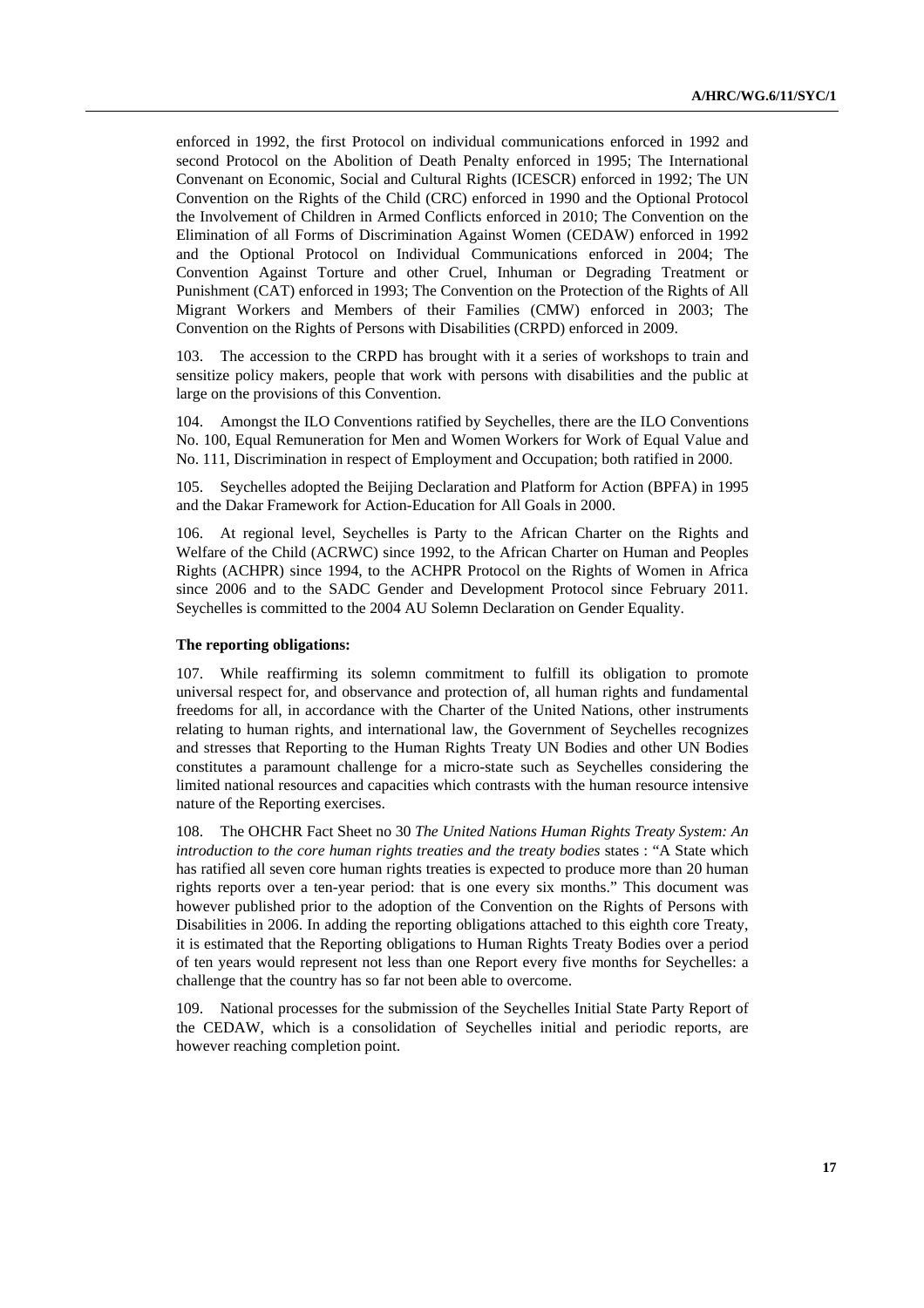#### **The principle of interpretation:**

110. In Seychelles, international human rights laws are not automatically domesticated into the national laws. Article 48 of the Constitution under Chapter III however makes provision for the principles of interpretation under the following terms: "this Chapter has to be interpreted in such a way so as not to be inconsistent with any international obligations of Seychelles relating to human rights and freedoms and a court shall, when interpreting the provision of this Chapter, take judicial notice of the international instruments containing these obligations…".

# **IV. Achievements and best practices, challenges and constraints**

## **A. Achievements and best practices**

111. In recognition of the importance of embracing the concept of a knowledge-based society, the first Seychelles University was opened in November 2010 notably to extend access to tertiary education to a maximum of Seychellois students. The national goal is to ensure that each Seychellois family has a graduate student by 2020.

112. In Seychelles education is free from early childhood to post-secondary level. The Government provides scholarships on a competitive points based system for students to undertake tertiary education in Seychelles and overseas when required.

113. Primary health care is free and Anti-Retro-Viral (ARV) treatment is delivered free of charge to Seychellois patients.

114. The Government of Seychelles views security and respect of human rights as complementary approaches. The Seychelles' security policy against piracy therefore conforms to international human rights standards and practices. A number of trainings related to humanitarian laws have been extended to officers of the Seychelles Coast Guard and of the Seychelles People Defence Force.

115. In August 2010, the Republic of Seychelles ratified the Rome Statute of the International Criminal Court and became the  $112<sup>th</sup>$  state of the world determined to jointly, for the sake of present and future generations, put an end to impunity for the perpetrators of the most serious crimes against humanity of concern to the international community.

116. The declaration of year 2008 as the year of reflection on the Constitution under the national theme "Our Constitution, the Voice of our Nation" represented a significant step towards the building-up of public awareness, knowledge and understanding of human rights and citizens' duties.

117. In 2009, under the joint EU/UNDP/Government of Seychelles Human Rights component of the project "Capacity Building for State and non-State Actors", 46 advocacy/sensitization meetings, trainings and workshops took place on the islands of Mahé, Praslin and La Digue. These critical activities were extended to a wide range of stakeholders such as ministries' representatives, the Judiciary and parliamentarians, enforcement agencies, social workers and nurses, teachers, primary and secondary school students and the civil society.

118. In recognition of the paramount importance of increasing the level of awareness of the principle of universally accepted human right standards and practices notably at the level of law enforcement agencies, a large a number of senior and junior officers from the police and the prison received human-rights trainings in 2009. A number of those trainings were organized by UNDP and the Commonwealth Secretariat's Human Rights Unit. In 2009 two training-for-trainers workshops were held at the Seychelles Police Academy. In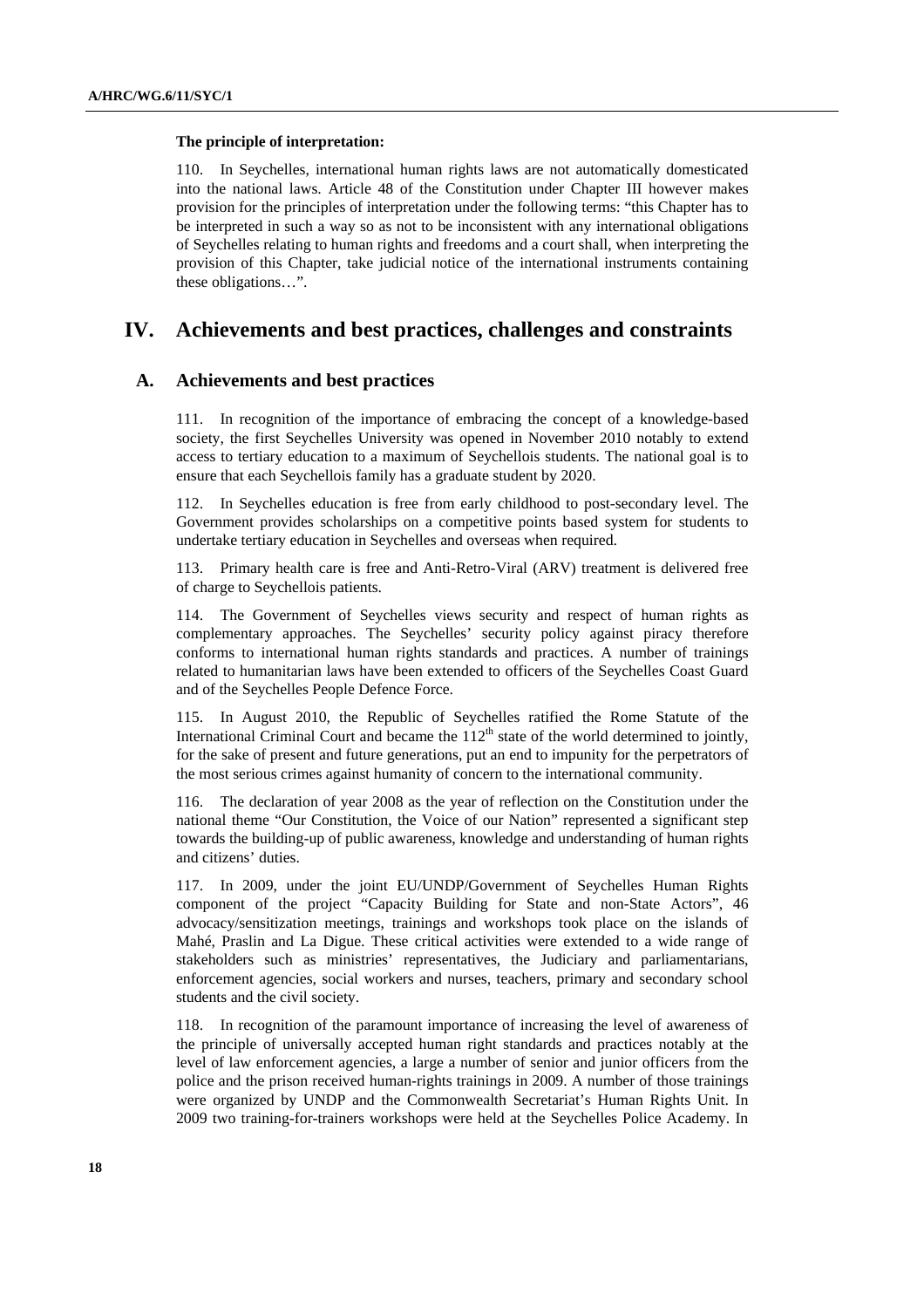the same year, a human rights module was integrated into the police training and curriculum of the Seychelles Police Academy.

119. In 2009, Human Rights have also been included into the Teachers Training Programme and into the Personal and Social Education (PSE) curriculum at secondary level. It is to be included in the primary curriculum which is currently under review. Under the present Education Reform Programme, there is also provision to review the PSE Curriculum in particular to strengthen the Citizenship Education Programme in all educational institutions so as to promote social cohesion, the spirit and practice of volunteerism, national unity and international understanding and peace.

120. A Creole version of the CRC has been developed by the Social Development Department and the NCC. In 2009 the UNDP office in Seychelles in collaboration with the Ministry of Education translated the Universal Declaration of Human Rights in Creole. This document together with illustrations made by 8–15 years old children was launched on  $10<sup>th</sup>$ December 2009 on the occasion of the International Human Rights Day.

121. In order to bring the community closer to public affairs, President Michel undertook two series of consultative meetings in each of the 25 districts of the country in 2005 and 2009 respectively when residents were given the opportunity to share their concerns and put forward ideas to the Head of State. Since 2010, at local government level, the District Administrations organize annual meetings with residents to provide feedback on projects implemented at local level and to receive complaints and suggestions.

# **B. Constraints and challenges**

122. Human resource shortage in general and lack of skilled or trained human resource in particular act as a structural constraint impacting on the good functioning of all sectors, including health, education, police, prison, judiciary, social agencies, NHRIs and other agencies.

123. Seychelles has recently formulated a number of Action Plans and Strategies that are of direct and indirect relevance to the promotion and protection of human rights notably at the levels of social development, education, health and judiciary. One key challenge to be addressed at national level concerns the need to ensure that appropriate monitoring and evaluation tools and mechanisms are implemented in the process in order to bridge the gap between formulation and implementation.

124. The Government of Seychelles stresses that Reporting to the Human Rights Treaty UN Bodies and other UN Bodies constitutes a paramount challenge for a micro-state such as Seychelles considering the limited national resources and capacities which contrasts with the human resource intensive nature of the Reporting exercises.

125. In view of the direct and indirect effects of climate change on both the right to development and human rights, bearing in mind that SIDS are on the front line of climate change and that the international negotiation process should be viewed as an urgent international effort to safeguard human lives, homes and livelihoods, the Government of Seychelles is deeply concerned by the extreme slowness and evident lack of progress characterizing the ongoing international negotiations on Climate Change. During the Delhi Sustainable Development Summit held in February 2011 in India, and in referring to the vulnerability of SIDS to Climate Change, President Michel reiterated the right of small island states to exist as nations and called the nations that seek to maintain their economic prosperity above other considerations to consider the human rights implications that these decisions entail. He also recalled that the reality is that small islands are at risk of falling between the cracks of the international development architecture.